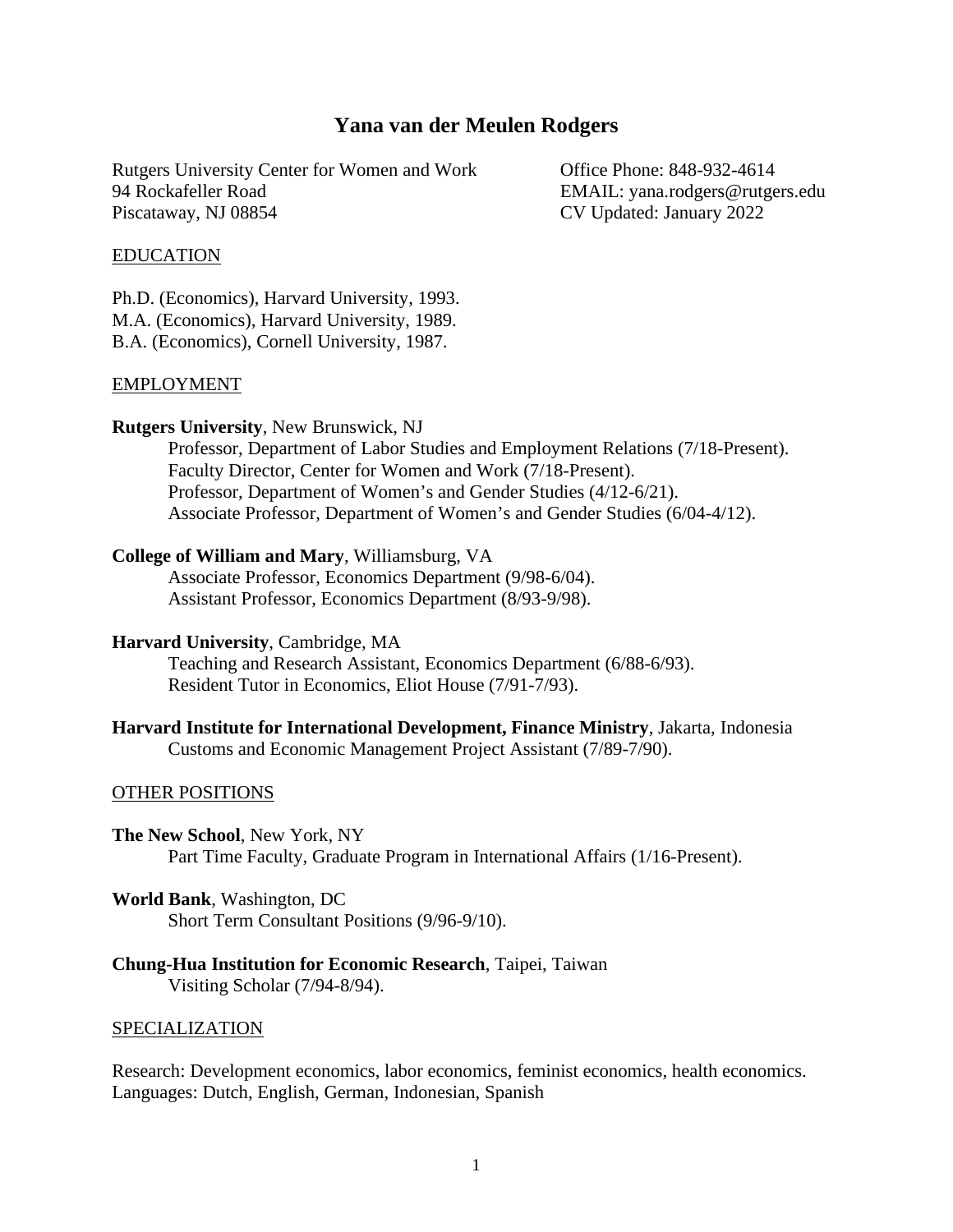### RESEARCH

#### *Books*

*The Global Gag Rule and Women's Reproductive Health: Rhetoric versus Reality.* New York: Oxford University Press, 2018.

*Maternal Employment and Child Health: Global Issues and Policy Solutions*. Northampton, MA, and London: Edward Elgar Publishing, 2011.

### *Edited Books*

*Inequality, Development, and Growth*. New York and London: Routledge Press, 2011 (co-edited with Günseli Berik and Stephanie Seguino).

*Social Justice and Gender Equality: Rethinking Development Strategies and Macroeconomic Policies*. New York and London: Routledge Press, 2009 (co-edited with Günseli Berik and Ann Zammit).

### *Journal Special Issues*

*Feminist Economic Perspectives on the Covid-19 Pandemic*, Special Issue of *Feminist Economics*, 27 (1/2), January/April 2021 (co-edited with Naila Kabeer and Shahra Razavi).

*Symposium on Experimental Approaches in Development and Poverty Alleviation*, Special Issue of *World Development*, 127 (3), March 2020 (co-edited with Anthony Bebbington, Catherine Boone, Jampel Dell'Angelo, Jean-Philippe Platteau, and Arun Agrawal).

*Reproductive Health, Care, and Employment,* Special Issue of *Feminist Economics*, 26 (1), January 2020 (co-edited with Sarah Gammage and Shareen Joshi).

*Voice and Agency*, Special Issue of *Feminist Economics* 22 (1), January 2016 (co-edited with Naila Kabeer and Sarah Gammage).

*Inequality, Development, and Growth*, Special Issue of *Feminist Economics* 15 (3), July 2009 (co-edited with Günseli Berik and Stephanie Seguino).

*Vocational Education, Race and Gender*, Special Issue of *International Journal of Manpower* 27 (4), July 2006 (co-edited with Teresa Boyer).

#### *Articles in Refereed Journals*

"Health Insurance Coverage and Health Outcomes Among Transgender Adults in the U.S.," *Health Economics*, forthcoming (with Travis Campbell).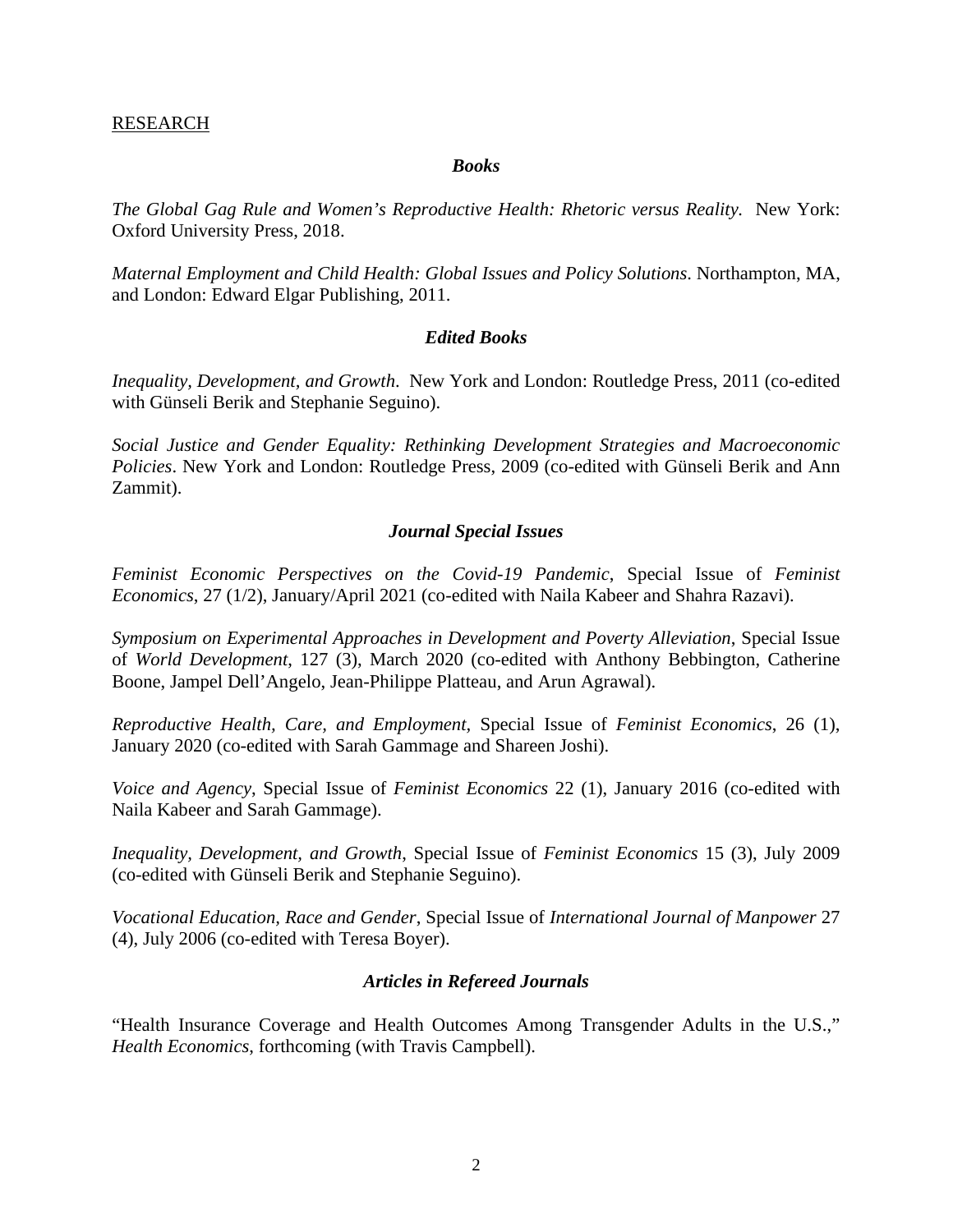"Teaching Development Economics from a Gender Perspective," *Journal of Economic Education*, forthcoming (with Günseli Berik).

"Disability and Remote Work During the Pandemic with Implications for Cancer Survivors," *Journal of Cancer Survivorship*, forthcoming (with Lisa Schur, So Ri Park, and Douglas Kruse).

"COVID-19 Disparities by Gender and Income: Evidence from the Philippines," *International Labour Review*, forthcoming (with Rouselle F. Lavado, Keiko Nowacka, David Raitzer, and Joseph Zveglich).

"History and Scientific Background on the Economics of Abortion," *PLoS ONE*, 16 (9), September 2021, e0257360 (with Ernestina Coast, Samantha Lattof, Cheri Poss, and Brittany Moore).

"Gender Differences in Access to Healthcare among the Elderly: Evidence from Southeast Asia," *Asian Development Review*, 38 (2), September 2021, 59-92 (with Joseph Zveglich).

"The Microeconomics of Abortion: A Scoping Review and Analysis of the Economic Consequences for Abortion Care-Seekers," *PLoS ONE*, 16 (6), June 2021, e0252005 (with Ernestina Coast, Samantha Lattof, Cheri Poss, and Brittany Moore).

"The Macroeconomics of Abortion: A Scoping Review and Analysis of the Costs and Outcomes," *PLoS ONE*, 16 (5), May 2021, e0250692 (with Ernestina Coast, Samantha Lattof, Cheri Poss, and Brittany Moore).

"The Feminist Political Economy of Covid-19: Capitalism, Women, and Work," *Global Public Health*, 16 (8-9), April 2021, 1381-1395 (with Jennifer Cohen).

"Critiques, Ethics, Prestige and Status: A Survey of Editors in Economics," *Eastern Economic Journal*, 47 (2), March 2021, 295-318 (with Ann Mari May, Mary McGarvey, and Mark Killingsworth).

"Abortion During the COVID-19 Pandemic: Racial Disparities and Barriers to Care in the U.S.," *Sexuality Research and Social Policy*, March 2021, 1-8, DOI 10.1007/s13178-021-00569-8 (with Taida Wolfe).

"Feminist Economic Perspectives on the COVID-19 Pandemic," *Feminist Economics*, 27 (1/2), January/April 2021, 1-29 (with Naila Kabeer and Shahra Razavi).

"The Economics of Abortion and its Links with Stigma: A Secondary Analysis from a Scoping Review on the Economics of Abortion," *PLoS ONE*, 16 (2), February 2021, e0246238 (with Ernestina Coast, Samantha Lattof, Cheri Poss, and Brittany Moore).

"Contributing Factors to Personal Protective Equipment Shortages during the COVID-19 Pandemic," *Preventive Medicine*, 141 (2020), December 2020, 106263 (with Jennifer Cohen).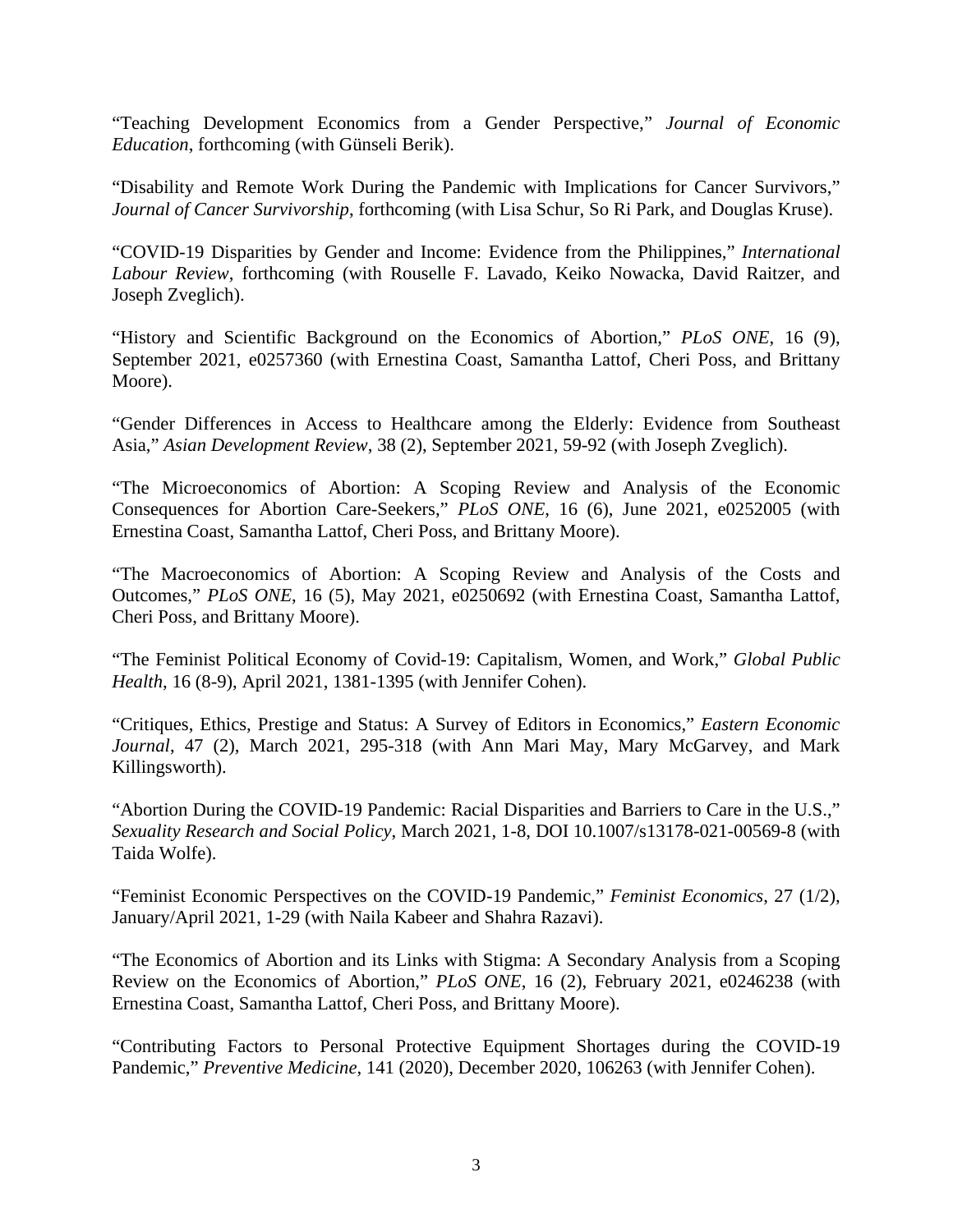"The Mesoeconomics of Abortion: A Scoping Review and Analysis of the Economic Effects of Abortion on Health Systems," *PLoS ONE*, 15 (11), November 2020, e0237227 (with Ernestina Coast, Samantha Lattof, Cheri Poss, and Brittany Moore).

"A Feminist Perspective on COVID-19 and the Value of Care Work Globally," *Gender, Work & Organization*, 27 (5), September 2020, 695-699 (with Kate Bahn and Jennifer Cohen).

"Experimental Approaches in Development and Poverty Alleviation," *World Development*, 127 (3), March 2020, 1-6 (with Anthony Bebbington, Catherine Boone, Jampel Dell'Angelo, Jean-Philippe Platteau, and Arun Agrawal).

"The Intersections of Women's Economic and Reproductive Empowerment," *Feminist Economics*, 26 (1), January 2020, 1-22 (with Sarah Gammage and Shareen Joshi).

"Expected Work Experience and the Gender Wage Gap: A New Human Capital Measure," *Economic Modelling*, 83 (2019), December 2019, 372-383 (with Joseph Zveglich and Editha Laviña).

"Social Disadvantage and Children's Nutritional Status in Rural-Urban Migrant Households," *Journal of Contemporary China*, 28 (120), November 2019, 899-915 (with Carl Lin).

"Economics of Abortion: A Scoping Review Protocol," *BMJ Open*, 9 (7), July 2019, e029939 (with Ernestina Coast, Samantha Lattof, and Brittany Moore).

"The Relationship Between LGBT Inclusion and Economic Development: Macro-Level Evidence," *World Development* 120 (8), August 2019, 1-14 (with Lee Badgett and Kees Waaldijk).

"Parental Migration Decisions and Child Health Outcomes: Evidence from China," *Research in Labor Economics* 47, 2019, 281-310 (with Carl Lin).

"Child Labor and the Minimum Wage: Evidence from India," *Journal of Comparative Economics* 46 (2), June 2018, 480-494 (with Nidhiya Menon).

"Women's Asset Ownership and Children's Nutritional Status: Evidence from Papua New Guinea," *Social Science & Medicine* 204, May 2018, 100-107 (with Alice Louise Kassens).

"Land Reform and Welfare in Vietnam: Why Gender of the Land-Rights Holder Matters," *Journal of International Development* 29 (4), May 2017, 454-472 (with Nidhiya Menon and Alexis Kennedy).

"The Impact of the Minimum Wage on Male and Female Employment and Earnings in India," *Asian Development Review* 34 (1), March 2017, 28-64 (with Nidhiya Menon).

"Voice and Agency: Where Are We Now?" *Feminist Economics* 22 (1), January 2016, 1-29 (with Sarah Gammage and Naila Kabeer).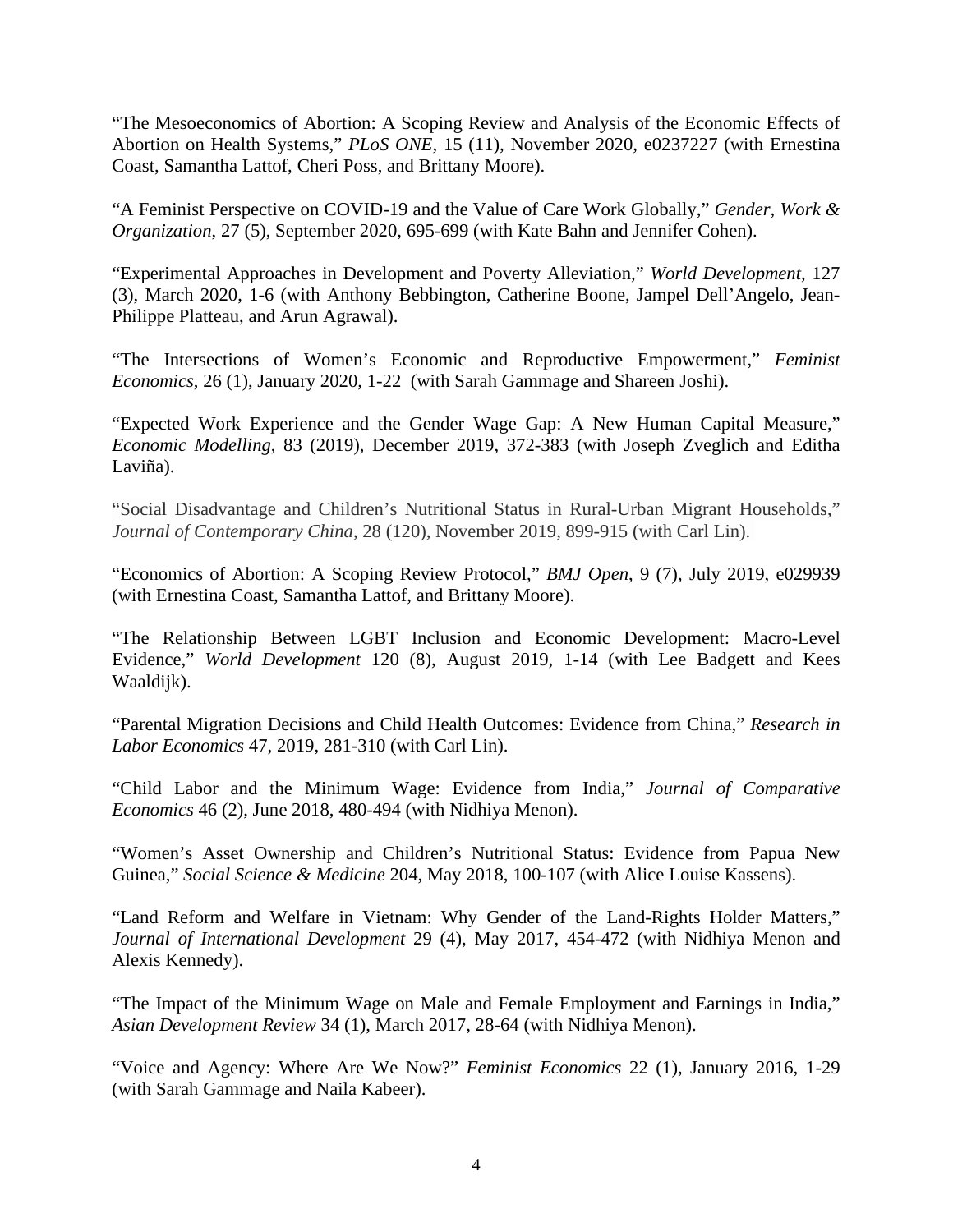"War and Women's Work: Evidence from the Conflict in Nepal," *Journal of Conflict Resolution* 59 (1), February 2015, 51-73 (with Nidhiya Menon).

"Women's Land Rights and Children's Human Capital in Vietnam," *World Development* 54 (2), February 2014, 18-31 (with Nidhiya Menon and Huong Nguyen).

"Labor Regulation and Job Quality: Evidence from India," *Industrial and Labor Relations Review* 66 (4), July 2013, 933-957 (with Nidhiya Menon).

"Impact of the 2008-2009 Twin Economic Crises on the Philippine Labor Market," *World Development* 40 (11), November 2012, 2318-2328 (with Nidhiya Menon).

"What's Macroeconomic Policy Got To Do with Gender Inequality? Evidence from Asia," *Global Social Policy* 12 (2), August 2012, 183-189 (with Günseli Berik).

"How Access to Credit Affects Self-Employment: Differences by Gender during India's Rural Banking Reform," *Journal of Development Studies* 47 (1), January 2011, 48-69 (with Nidhiya Menon).

"Options for Enforcing Labor Standards: Lessons from Bangladesh and Cambodia," *Journal of International Development* 22 (1), January 2010, 56-85 (with Günseli Berik).

"Bangladesh's Ready-Made Garments Sector: Exports, Employment, and Working Conditions," *Journal of Bangladesh Studies* 11 (2), 2009, 1-19 (with Günseli Berik).

"The Health Status of Cambodia's Elderly in a Context of Gendered Violence," *Gender and Development* 17 (3), November 2009, 453-465.

Reprinted as "The Health Status of Cambodia's Elderly in a Context of Gendered Violence," in Sarah Harper (ed.), *Critical Readings on Ageing in Southeast Asia.* Leiden, the Netherlands: Brill Publishers, 2016.

"Feminist Economics of Inequality, Development, and Growth," *Feminist Economics* 15 (3), July 2009, 1-33 (with Günseli Berik and Stephanie Seguino).

"Mother's Education and Children's Nutritional Status: New Evidence from Cambodia," *Asian Development Review* 26 (1), June 2009, 131-165 (with Jane Miller).

"International Trade and the Gender Wage Gap: New Evidence from India's Manufacturing Sector," *World Development* 37 (5), May 2009, 965-981 (with Nidhiya Menon).

"Economic Importance and Statistical Significance: Guidelines for Communicating Empirical Research," *Feminist Economics* 14 (2), April 2008, 117-149 (with Jane Miller).

"Cross-State Variation in Economics Content Standards in the Primary Grades," *Social*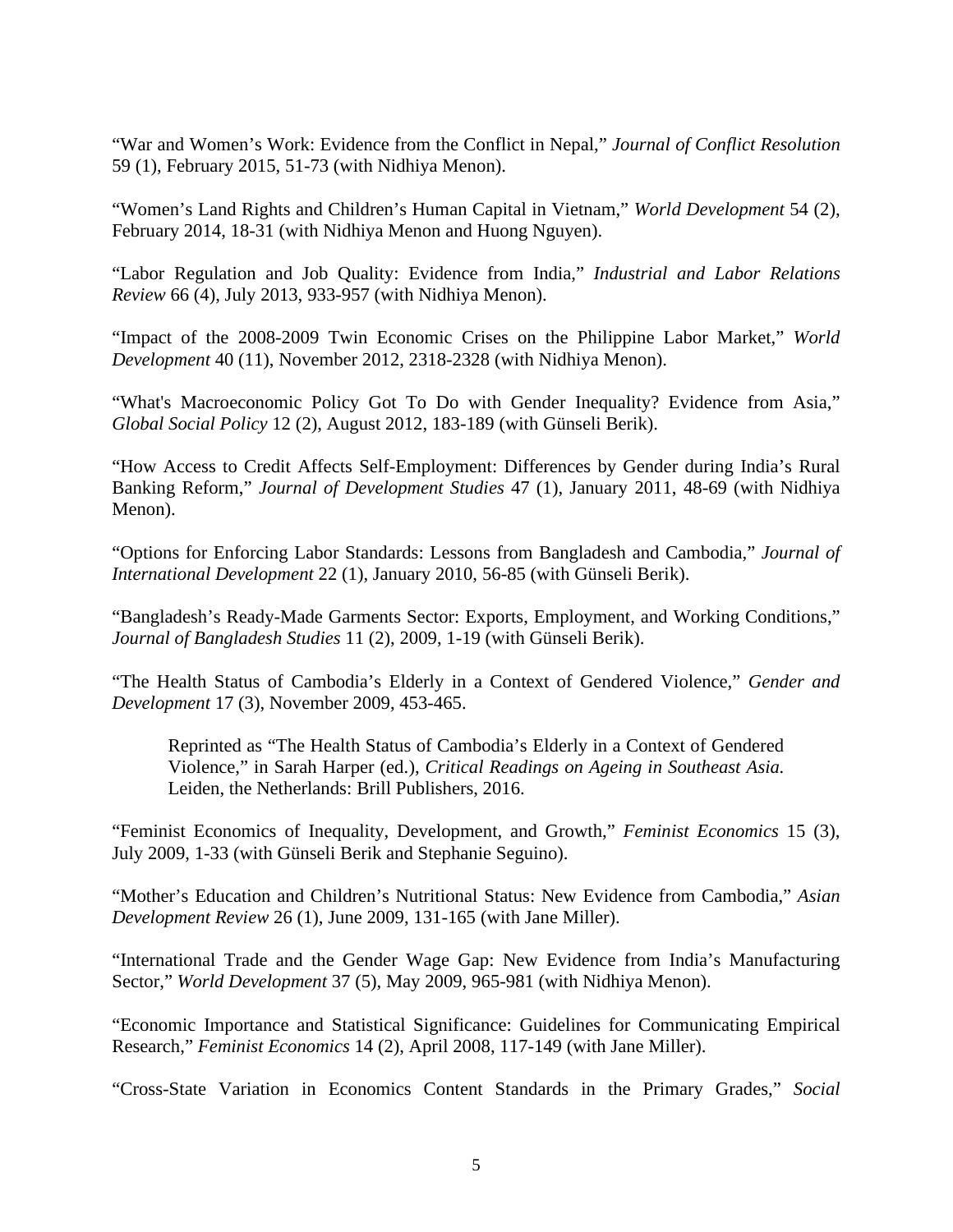*Education* 72 (2), March 2008, 88-94 (with Shelby Hawthorne and Ronald Wheeler).

"Local Government Coordination of Community Food Systems in Distressed Urban Areas," *Journal of Poverty* 11 (4), 2007, 45-69 (with Dona Schneider and Joseph Miles Cheang).

"Teaching Economics Through Children's Literature in the Primary Grades," *The Reading Teacher* 61 (1), September 2007, 46-55 (with Shelby Hawthorne and Ronald Wheeler).

"Food Assistance Through the School System: Evaluation of the *Food for Kids* Program," *Journal of Children and Poverty* 13 (1), 2007, 75-95 (with Marika Milewska).

"Gender Differences in Vocational School Training and Earnings Premiums in Taiwan," *Feminist Economics* 12 (4), October 2006, 527-560 (with Joseph Zveglich and Laura Wherry).

"Gender and Racial Differences in Vocational Education: An International Perspective," *International Journal of Manpower* 27 (4), July 2006, 308-320 (with Teresa Boyer).

"Asia's Race to Capture Post-MFA Markets: A Snapshot of Labor Standards, Compliance, and Impacts on Competitiveness," *Asian Development Review* 23 (1), 2006, 55-86 (with Günseli Berik).

"Work Styles, Attitudes, and Productivity of Scientists in the Netherlands and United Kingdom: A Comparison by Gender," *Management Revue* 17 (2), 2006, 184-202 (with Dara Woerdeman).

"Gender Dimensions in the Analysis of Macro-Poverty Linkages," *Development Policy Review* 23 (3), May 2005, 333-349 (with Marzia Fontana).

"The Pitfalls of Using a Child Support Schedule Based on Outdated Data," *Family Economics and Nutrition Review* 16 (2), 2004, 23-39 (with William Rodgers).

"International Trade and Gender Wage Discrimination: Evidence from East Asia," *Review of Development Economics* 8 (2), May 2004, 237-254 (with Günseli Berik and Joseph Zveglich).

"Occupational Segregation and the Gender Wage Gap in a Dynamic East Asian Economy," *Southern Economic Journal* 70 (4), April 2004, 850-875 (with Joseph Zveglich).

"The Impact of Protective Measures for Female Workers," *Journal of Labor Economics* 21 (3), July 2003, 533-555 (with Joseph Zveglich).

"Labor Market Legislation That Protects Women: Creating Opportunities or Obstacles?" *Women's Policy Journal of Harvard* 1, Summer 2001, 38-47 (with Joseph Zveglich).

"Cultural Differences in Attitudes Toward Bargaining," *Economics Letters* 69 (1), October 2000, 45-54 (with Lisa Anderson and Roger Rodriguez).

"Labor Market Flexibility in East Asia: Lessons from Taiwan," *Economic Development and*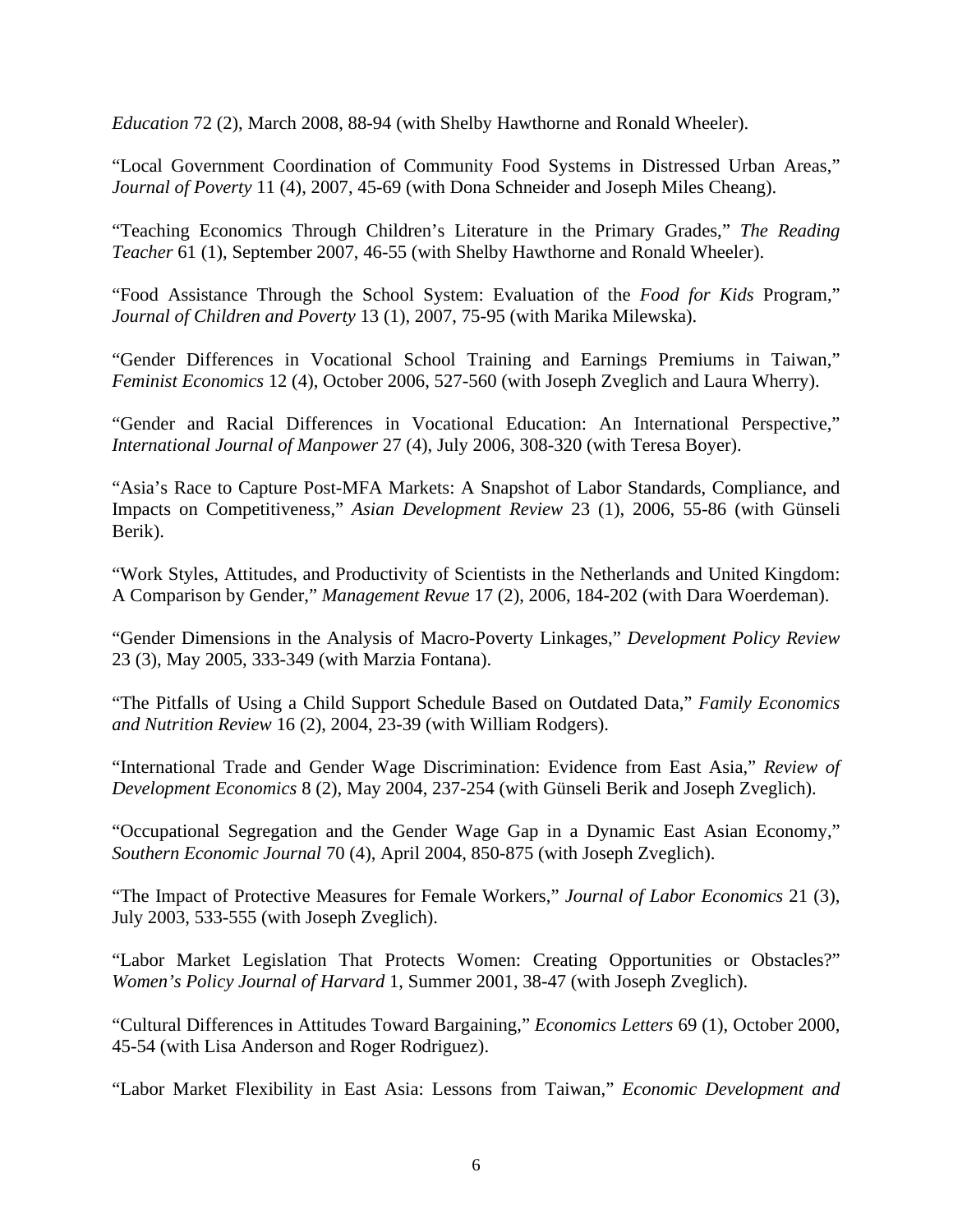*Cultural Change* 48 (1), October 1999, 51-69 (with Sita Nataraj).

"Outstanding Female Economists in the Analysis and Practice of Development Economics," *World Development* 27 (8), August 1999, 1397-1411 (with Jane Cooley).

"Protecting Female Workers in Industrializing Countries," *International Review of Comparative Public Policy*, Volume 10, 1998, 197-221 (with Sita Nataraj and Joseph Zveglich).

"A Reversal of Fortune for Korean Women: Explaining the 1983 Upward Turn in Relative Earnings," *Economic Development and Cultural Change* 46 (4), July 1998, 727-748.

"Empirical Investigation of One OPEC Country's Successful Non-Oil Export Performance," *Journal of Development Economics* 55 (2), April 1998, 399-420.

"The Persistence of Gender Earnings Inequality in Taiwan, 1978-1992," *Industrial and Labor Relations Review* 50 (4), July 1997, 594-609 (with Joseph Zveglich and William Rodgers).

"Internet and Case Study Resources on Asian Economic Issues," *Education About Asia* 1 (2), Fall 1996, 40-43.

"The Prevalence of Gender Topics in U.S. Economics Journals," *Feminist Economics* 2 (2), Summer 1996, 129-135.

"A Role-Playing Exercise for Development and International Economics Courses," *Journal of Economic Education* 27 (3), Summer 1996, 217-223.

"Indonesia's Macroeconomic and Trade Performance," *Journal of Developing Areas* 30 (2), January 1996, 149-166.

"Estimation of the Impact of Devaluation on Indonesian Aggregate Trade Performance," *Journal of Economic Integration* 10 (4), December 1995, 475-491.

"An Economic Analysis of Debt Swaps and Case Study of the Harvard Debt for Education Swap," *World Development* 21 (5), May 1993, 861-867.

## *Chapters in Edited Volumes*

"COVID-19 and Employment Losses for Workers with Disabilities: An Intersectional Approach," in Joy Beatty, Sophie Hennekam, and Mukta Kulkarni (eds.), *The De Gruyter Handbook of Disability and Management*. Berlin: Walter de Gruyter GmbH & Co, forthcoming (with Douglas Kruse and Lisa Schur).

"The Agricultural Marketplace and Women's Work," in Klaus Zimmermann, M. Niaz Asadullah, et al. (eds.), *Handbook of Labor, Human Resources and Population Economics*. Cham, Switzerland: Springer Nature, forthcoming (with Nidhiya Menon).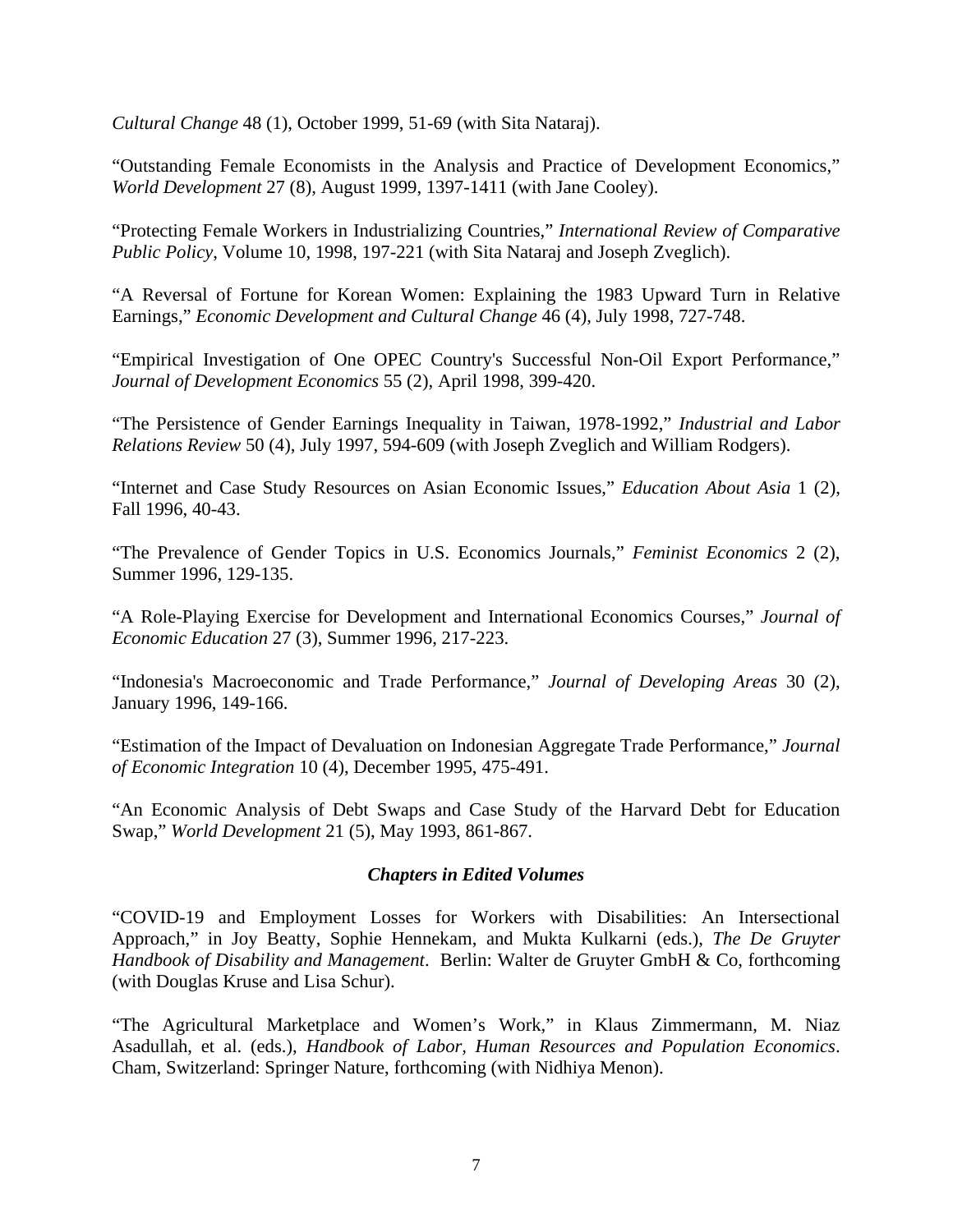"The Future of Work for Domestic Workers in the United States: Innovations in Technology, Organizing, and Laws," in Tobias Schulze-Cleven and Todd Vachon (eds.), *Revaluing Work(ers): Toward a Democratic and Sustainable Future,* LERA Research Volume. Champaign, IL: Labor and Employment Relations Association, 2021, pp. 201-219 (with Elaine Zundl).

"Spatial Spillover Effects: Domestic Violence in Nepal," in Amitrajeet Batabyal, Yoshiro Higano, and Peter Nijkamp (eds.), *Rural-Urban Dichotomies and Spatial Development in Asia.* Cham, Switzerland: Springer, 2021, pp. 169-185 (with Alice Louise Kassens).

"International Trade and Women Workers in the Global South," in Günseli Berik and Ebru Kongar (eds.), *Routledge Handbook of Feminist Economics*. New York and London: Routledge Press, 2021, pp. 207-215 (with Nidhiya Menon).

"The Roles of Women," in Kate Palmer Kaup (ed.), *Understanding Contemporary Asia Pacific*, 2nd Edition. Boulder, CO: Lynne Rienner Publishers, 2021, pp. 353-384 (with Nafisa Tanjeem).

"Health and Distance to Healthcare in Papua New Guinea," in Amitrajeet Batabyal, Yoshiro Higano, and Peter Nijkamp (eds.), *Disease, Human Health, and Regional Growth and Development in Asia*. Cham, Switzerland: Springer, 2019, pp. 203-229 (with Alice Louise Kassens).

"Women's Labor Market Status and Economic Development," in Susan Averett, Laura Argys and Saul Hoffman (eds.), *The Oxford Handbook of Women and the Economy.* New York: Oxford University Press, 2018, pp. 699-730 (with Nidhiya Menon).

"Gender and Macroeconomics," in Deborah Poff and Alex Michalos (eds.), *Encyclopedia of Business and Professional Ethics*. Cham, Switzerland: Springer, 2017, pp. 1-7 (with Günseli Berik). DOI: https://doi.org/10.1007/978-3-319-23514-1\_258-1.

"Gender and Graduate Education in the United States: Women's Advancement in STEM Fields," in Debotri Dhar (ed.), *Education and Gender*. London and New York: Bloomsbury, 2014, pp. 67-94 (with Ann Mari May).

"Inclusive Growth and Gender Inequality in Asia's Labor Markets," in Ravi Kanbur, Changyong Rhee, and Juzhong Zhuang (eds.), *Inequality in Asia and the Pacific: Trends, Drivers, and Policy Implications*. Manila, London, and New York: Asian Development Bank and Routledge Press, 2014, pp. 103-133 (with Joseph Zveglich).

"Credit and Self-Employment," in Deborah M. Figart and Tonia Warnecke (eds.), *Handbook of Research on Gender and Economic Life.* Northampton, MA, and London: Edward Elgar Publishing, 2013, pp. 359-377 (with Nidhiya Menon).

"Feminist Economics of Inequality, Development, and Growth," in Günseli Berik, Yana Rodgers, and Stephanie Seguino (eds.), *Inequality, Development, and Growth*. New York and London: Routledge Press, 2011, pp. 1-33 (with Günseli Berik and Stephanie Seguino).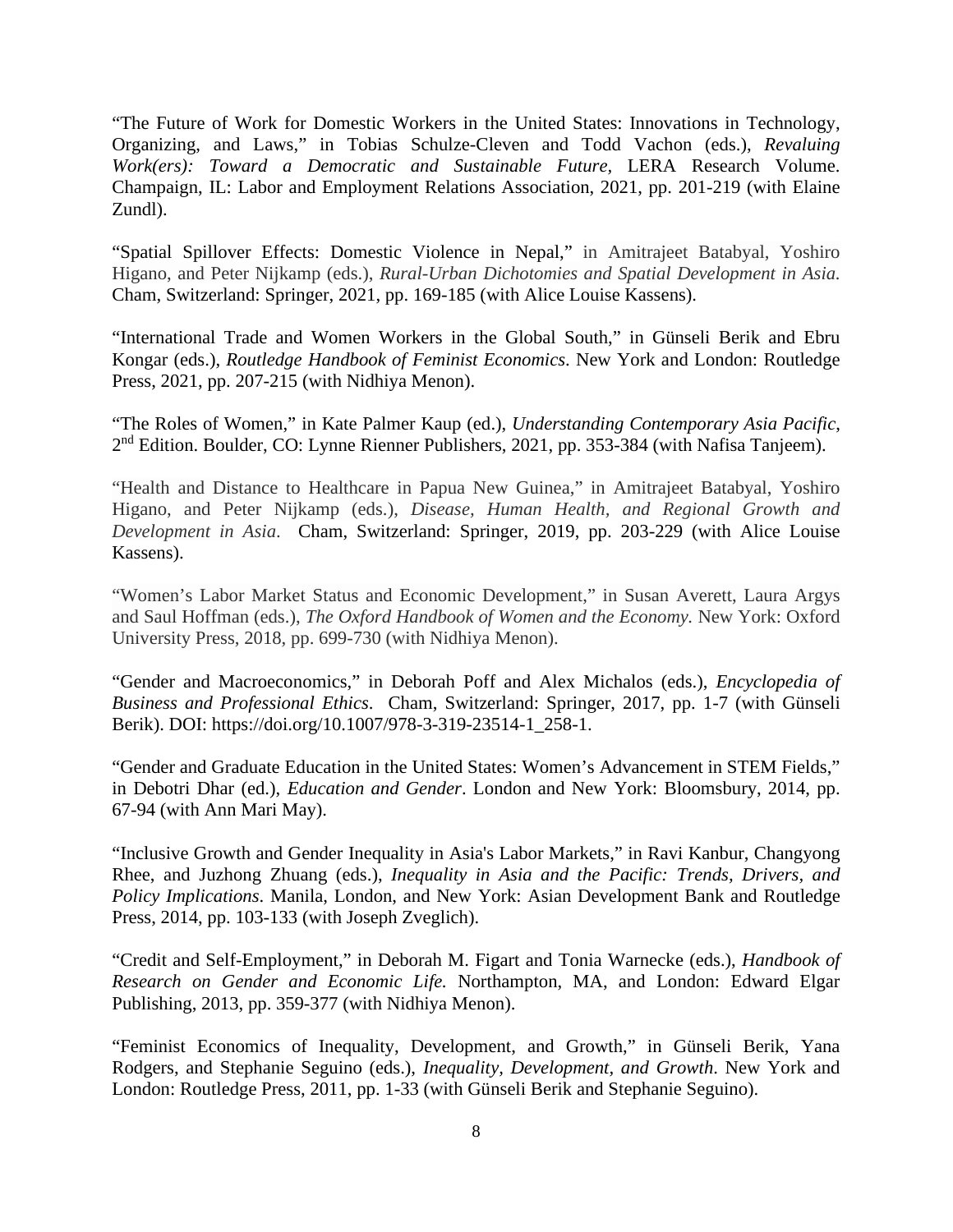"Gender Inequality in the Labor Market During Economic Transition: Changes in India's Manufacturing Sector," in Ravi Kanbur and Jan Svejnar (eds.), *Labor Markets and Economic Development.* London and New York: Routledge Press, 2009, pp. 341-363 (with Nidhiya Menon).

"Engendering Development Strategies and Macroeconomic Policies: What's Sound and Sensible?" in Günseli Berik, Yana Rodgers, and Ann Zammit (eds.), *Social Justice and Gender Equality: Rethinking Development Strategies and Macroeconomic Policies*. New York and London: Routledge Press, 2009, pp. 1-43 (with Günseli Berik).

Reprinted in Lourdes Benería, Ann Mari May, and Diana Strassmann (eds.), *Feminist Economics*. Northampton, MA, and London: Edward Elgar Publishing, 2011, Vol. 3, pp. 272-316.

"Trade Policy Liberalization and Gender Equality in the Labor Market: New Evidence for India," *Rutgers University World Affairs Review*, Fall 2008, Issue 3, pp. 1-25 (with Nidhiya Menon).

"Women and Development," in Kate Palmer Kaup (ed.), *Understanding Contemporary Asia Pacific*. Boulder, CO: Lynne Rienner Publishers, 2007, pp. 321-352.

"A Primer on Wage Gap Decompositions in the Analysis of Labor Market Discrimination," in William Rodgers (ed.), *Handbook on the Economics of Discrimination*. Northampton, MA: Edward Elgar Publishing, 2006, pp. 11-28. [Volume chosen by CHOICE, the review journal of the American Library Association, as an "Outstanding Academic Book" for 2006.]

"A Content Analysis of Sex Bias in International News Magazines," in Diane Hope (ed.), *Visual Communication: Perception, Rhetoric, and Technology*. Cresskill, NJ: Hampton Press, with the Rochester Institute of Technology Cary Graphic Art Press, 2006, pp. 139-156 (with JingYing Zhang). [Volume chosen by the National Communication Association as the "NCA Visual Communication Division Research Excellence Award" for 2007.]

"Labor Laws in Asia," in Sanchita Saxena and Franck Wiebe (eds.), *The Phase-Out of the Multi-Fiber Arrangement: Policy Options and Opportunities for Asia.* San Francisco, CA: The Asia Foundation, 2005, pp. 37-49.

"Does Trade Promote Gender Wage Equity? Evidence from East Asia," in William Milberg (ed.), *Labor and the Globalization of Production: Causes and Consequences of Industrial Upgrading.* Houndsmills, UK: Palgrave Macmillan, 2004, pp. 146-178 (with Günseli Berik and Joseph Zveglich).

"Gender Dimensions of Sustainable Development," in Social and Cultural Development of Human Resources, [Ed. Tomoko Hamada], in *Encyclopedia of Life Support Systems* (EOLSS), Developed under the Auspices of the UNESCO. Oxford, UK: EOLSS Publishers, 2004, pp. 1-37 (with Jennifer Mellor).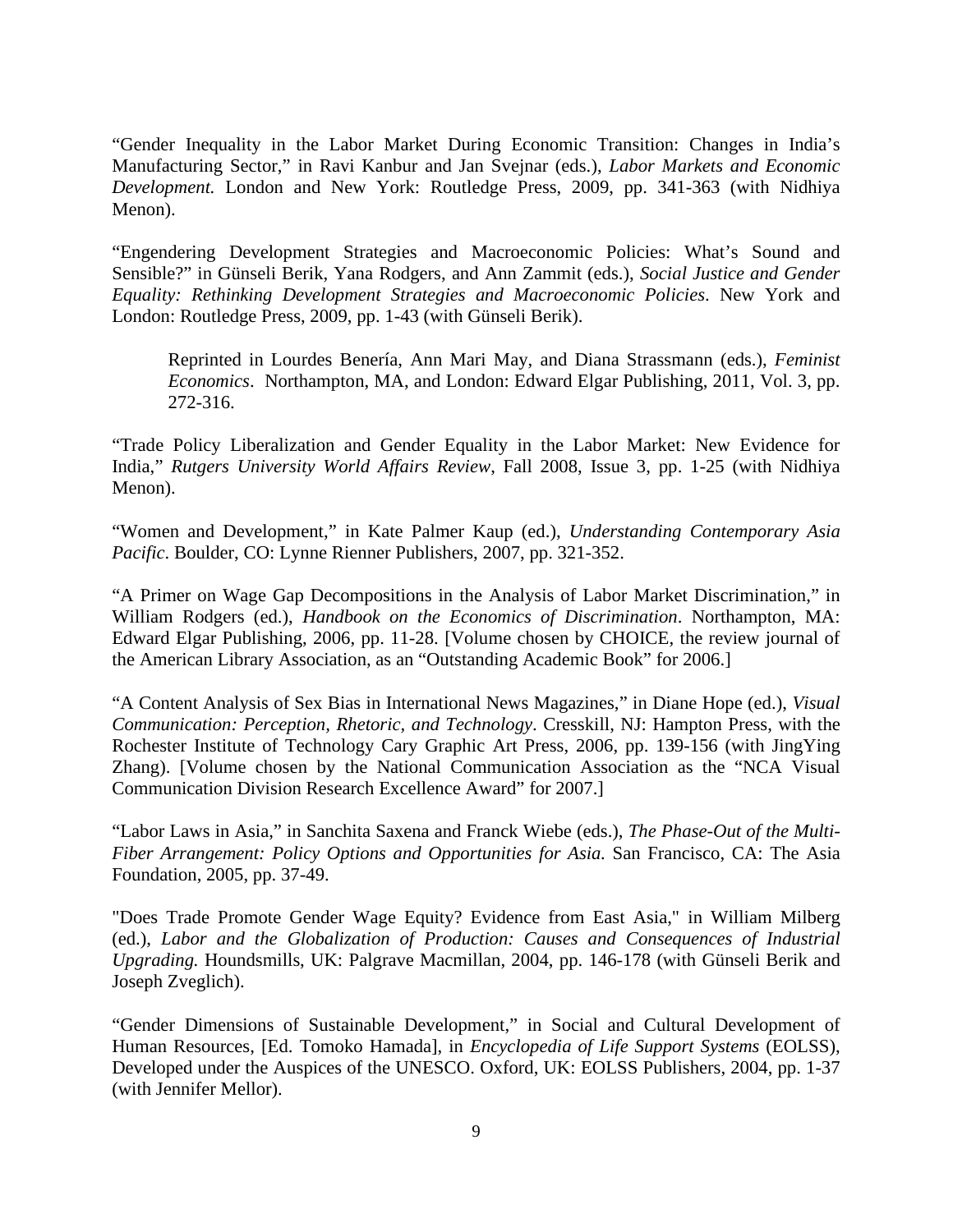## *Work In Progress*

"Changes in the Gendered Division of Unpaid Labor during the COVID-19 Pandemic and its Link to Job Productivity and Satisfaction," Working Paper (with Jennifer Cohen, Kristina Durante, Lisa Kaplowitz, Elaine Zundl, and Sevincgul Ulu).

"Mining and Women's Agency: Evidence on Acceptance of Domestic Violence and Shared Decision-Making in India," Working Paper (with Amanda Guimbeau, Nidhiya Menon, and James Ji).

"Time Poverty: Conceptualization, Gender Differences, and Policy Implications," Working Paper.

"Online Platforms as Potential Disruptors for the Gender Gap in Employment: Evidence from GoJek in Indonesia," Working Paper (with Yasuyuki Sawada and Yesim Elhan-Kayalar).

## *Reviews of Books*

Review of *Woman's Role in Economic Development*, by Ester Boserup. *International Journal of Social Economics* 37 (4), 2010, pp. 339-340.

Review of *Amartya Sen's Work and Ideas: A Gender Perspective*, edited by Bina Agarwal, Jane Humphries, and Ingrid Robeyns. *American Journal of Agricultural Economics* 91 (1), February 2009, pp. 295-297.

Review of *Econometrics, Statistics and Computational Approaches in Food and Health Sciences*, by Alok Bhargava. *Feminist Economics* 14 (4), November 2008, pp. 219-221.

Review of *Gendered Work in Asian Cities: The New Economy and Changing Labour Markets*, by Ann Brooks. *Asian-Pacific Economic Literature* 20 (2), November 2006, pp. 83-84.

Review of *Trade Policies and Developing Nations*, by Anne O. Krueger. *Southern Economic Journal* 63 (3), January 1997, pp. 837-839.

Review of *International Labour Standards and Economic Interdependence*, edited by Werner Sengenberger and Duncan Campbell. *Journal of Economic Literature* 34 (1), March 1996, pp. 160-162.

Review of *Indonesia Assessment 1994: Finance as a Key Sector in Indonesia's Development*, edited by Ross H. McLeod. *Antara Kita* 44, December 1995, pp. 22-24.

Review of *Economic Development. Handbook of Comparative Economic Policies*, Vol. 4, edited by Enzo Grilli and Dominick Salvatore. *Southern Economic Journal* 62 (2), October 1995, pp. 523-524.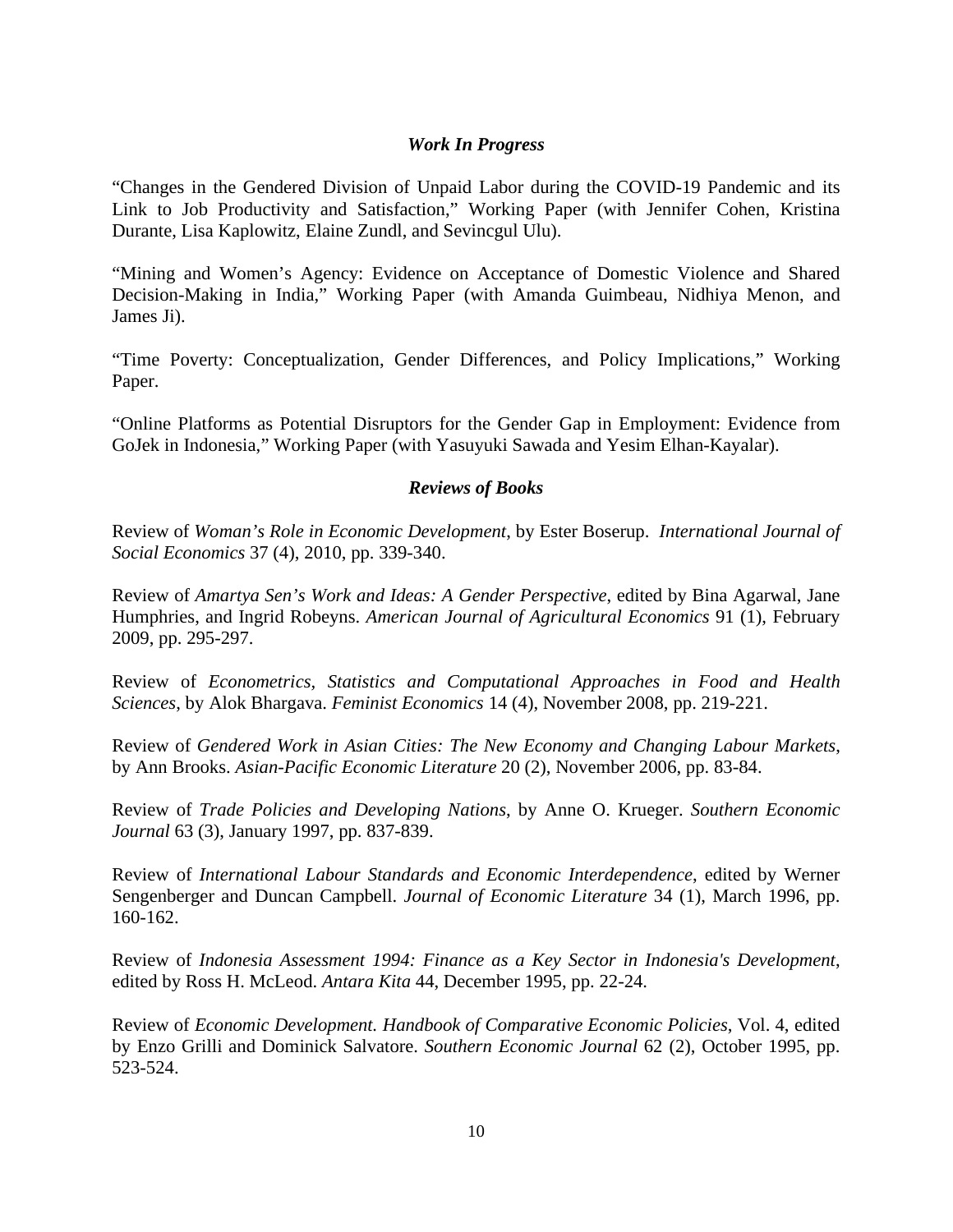Review of *The Political Economy of Poverty, Equity, and Growth: Five Small Open Economies*, edited by Ronald Findlay and Stanislaw Wellisz. *Journal of Asian Studies* 53 (4), November 1994, pp. 1210-1212.

Review of *Incomparable Worth: Pay Equity Meets the Market*, by Steven Rhoads. *KYKLOS* 47 (3), August 1994, pp. 477-479.

Review of *Japanese Women Working*, edited by Janet Hunter. *Southern Economic Journal* 61 (1), July 1994, pp. 245-247.

## *Other Scholarly Publications and Reports*

"Migrant Women and Remittances: Exploring the Data from Selected Countries," UN Women Policy Brief, 2020 (with Mehtabul Azam).

"The Economics of Abortion: Costs, Impacts, Values, Benefits, and Stigma," Report, Ipas, July 2019 (with Ernestina Coast, Samantha Lattof, Brittany Moore, and Cheri Poss).

"The Gender Gap in Agricultural Productivity in Sub-Saharan Africa: Causes, Costs and Solutions," UN Women Policy Brief No. 11, 2019 (with Haroon Akram-Lodhi).

"The Cost of the Gender Gap in Agriculture: Factors in Closing the Gender Gap in Agricultural Productivity in Five African Countries," UN Women Nairobi Regional Policy Brief, 2019 (with Haroon Akram-Lodhi).

"The Future of Work in New Jersey: Care Workers and the Gig Economy," Report, New Jersey Future of Work Task Force, January 2019 (with Elaine Zundl).

"The Cost of the Gender Gap in Agricultural Productivity: Five African Countries," UN Women Regional Office for Eastern and Southern Africa (ESARO) and the United Nations Development Programme–United Nations Environment Programme PovertyEnvironment Initiative (UNDP– UN Environment PEI) Africa, Report, 2018.

"Gendered Labor Access and Opportunities in the Rural Landscape and in Agricultural Markets," Background Paper, Food and Agriculture Organization of the United Nations, October 2016 (with Nidhiya Menon).

"Gender Earnings Gaps in Asia: Recent Trends and Explanations," Background Paper, Asian Development Bank, September 2015 (with Nidhiya Menon, Joseph Zveglich, and Marife Bacate).

"Gender Differences in Socioeconomic Status: Evidence from the 2012 Viet Nam Household Living Standard Survey," Background Paper, UN Women, August 2015.

"Promoting Evidence-Based Policy Making for Gender Equity in Papua New Guinea," Report, Asian Development Bank, November 2014 (with Alice Louise Kassens).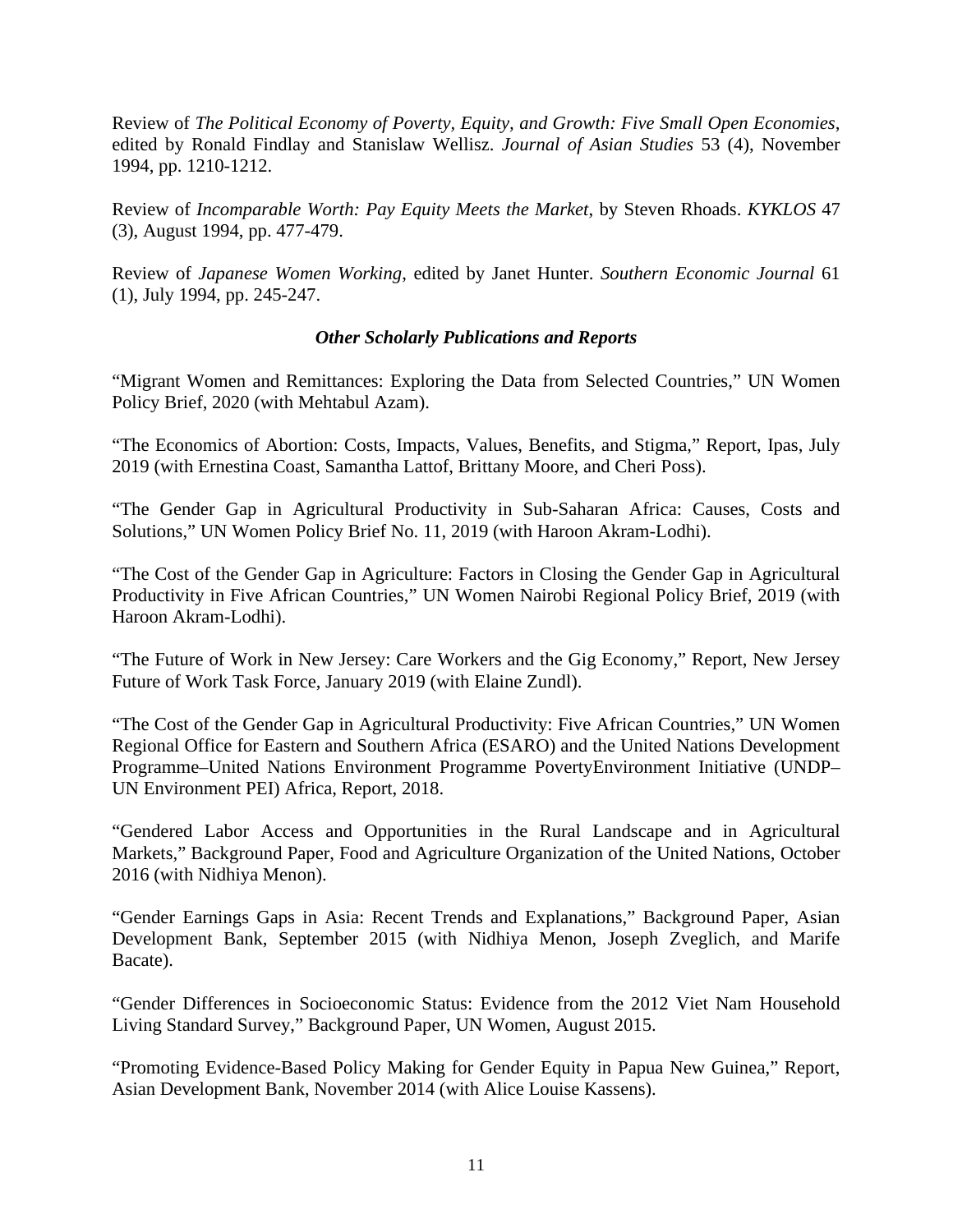"The Relationship Between LGBT Inclusion and Economic Development: An Analysis of Emerging Economies," Report, USAID and The Williams Institute, October 2014 (with Lee Badgett, Sheila Nezhad, and Kees Waaldijk).

"A Meta-Analysis of Land Rights and Women's Economic Well-Being," Report, United Nations Foundation, November 2012 (with Nidhiya Menon).

"Reducing Health-Related Inequities: Lessons from Program Interventions in Asia and the Pacific," Report, United Nations Development Programme, Asia-Pacific Regional Centre, August 2011.

"Gender Differences in Socioeconomic Status and Health: Evidence from the 2008 Vietnam Household Living Standard Survey," Report, World Bank, Vietnam Office, November 2010 (with Nidhiya Menon).

"The Price of Export Success in Bangladesh's Garment Sector," *The Daily Star*, May 2010 (with Günseli Berik). Available at http://www.thedailystar.net.

"An Investment that Pays Off: Promoting Gender Equality as a Means to Finance Development," Friedrich Ebert Stiftung Occasional Paper, May 2010 (with Stephanie Seguino and Günseli Berik). Available at http://library.fes.de/pdf-files/iez/07228-20100610.pdf.

"The Employer Size Effect on Wages and Tenure in Korea: Implications for Expanding and Redesigning the Unemployment Insurance System," Korea Labor Institute Working Paper, August 2000, pp. 1-38 (with Zafiris Tzannatos, Joseph Zveglich, and Ryan Mutter).

"Women's Contribution to Development Economics," *Committee on the Status of Women in the Economics Profession Newsletter*, May 1997, pp. 18-24.

"Teaching Idea Highlights and an Application," *The ASIANetwork Exchange* 2(2), October 1994, pp. 5-8.

"Indonesia's Policy Reform: An Overview," Chung-Hua Institution for Economic Research, Southeast Asia Economy Series No. 9402, October 1994, pp. 1-28.

"A Research Guide on the Indonesian Economy," Chung-Hua Institution for Economic Research, Southeast Asia Economy Series No. 9401, July 1994, pp. 1-23.

## *Inclusion in On-Line Working Paper Series*

Asian Development Bank; Institute for the Study of Labor; University of Michigan, International Policy Center; World Bank; International Working Group on Gender, Macroeconomics and International Economics; Rutgers University Center for Women and Work; University of Utah Department of Economics; UK Center for Poverty Research; Social Science Research Network; University of Michigan, National Poverty Center; International Food Policy Research Institute;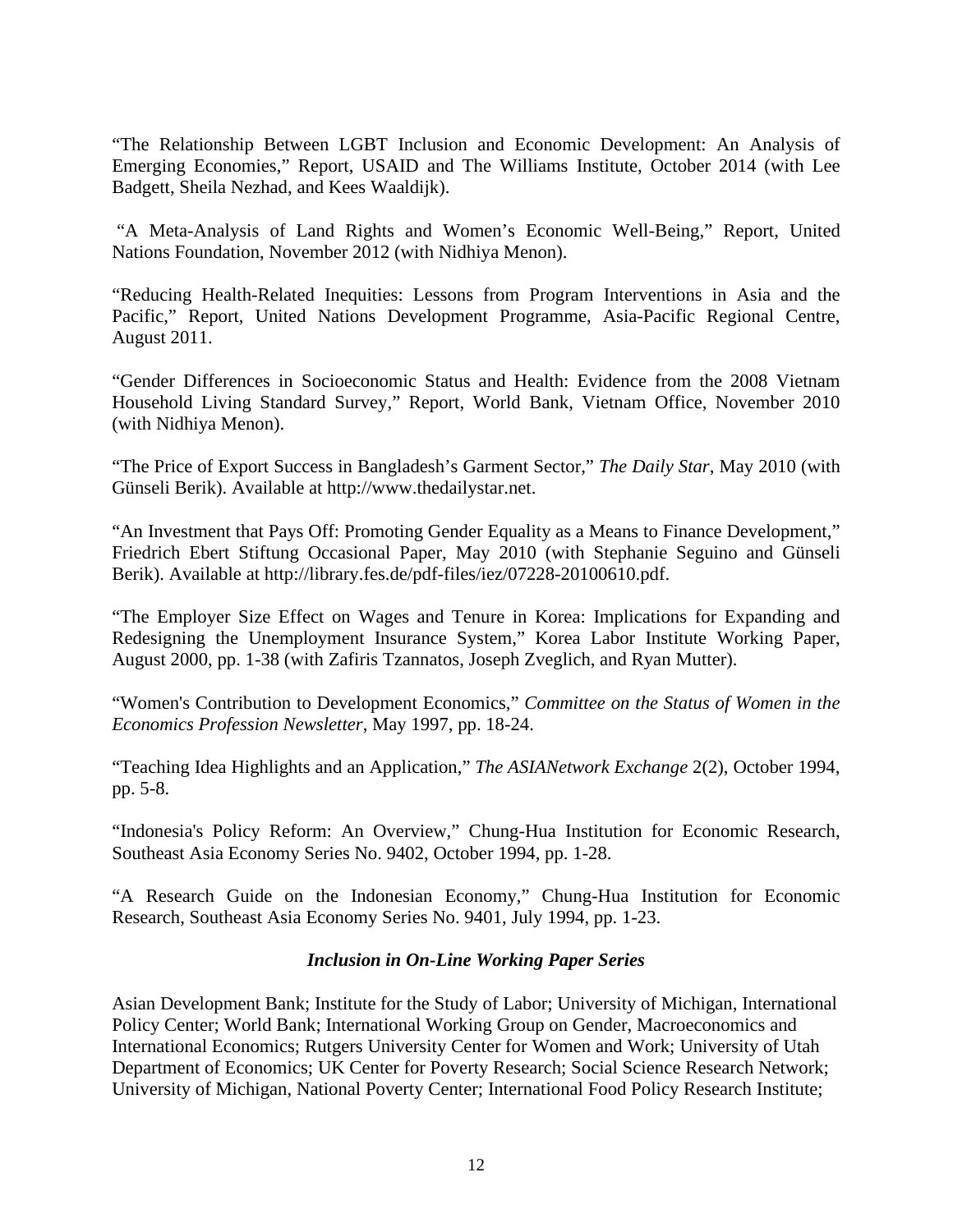New School University, Schwartz Center for Economic Policy Analysis; Levy Economics Institute; Harvard Institute for International Development.

#### *International Presentations of Scholarly Work*

- United Nations Women, International Monetary Fund, and Africa Training Institute, Training Course on Gender and Economics, Ebène, Mauritius, February 17-21, 2020.
- United Nations Industrial Development Organization, Training Course on Gender and Industrial Development, Manama, Bahrain, November 9-13, 2019.
- UN Women and United Nations Development Program, Thinkshop on Climate Change and Gender Equality, Bangkok, Thailand, July 10-11, 2019.
- Cambridge University, Gonville and Caius College Public Lecture, Cambridge, United Kingdom, November 15, 2018.
- London School of Economics, Global Health Initiative Public Lecture, London, United Kingdom, November 12, 2018.
- International Association for Feminist Economics, Annual Conference, Sungshin University, Seoul, Korea, June 29-July 1, 2017.
- Food and Agricultural Organization of the United Nations, Expert Workshop on Gender Mainstreaming into Agricultural Markets and Rural Economies, Rome, Italy, November 2-4, 2016.
- International Association for Feminist Economics, Annual Conference, National University of Ireland - Galway, Galway, Ireland, June 24-26, 2016.
- International Association for Feminist Economics, Annual Conference, Berlin School of Economics and Law, Berlin, Germany, July 15-17, 2015.
- Beijing Normal University, Conference on Reforming Minimum Wage and Labor Regulation Policy in Developing and Transition Economies, Beijing, China, October 18, 2014.
- International Association for Feminist Economics, Annual Conference, University of Ghana, Accra, Ghana, June 27, 2014.
- Feminist Economics Authors' Workshop, University of Cape Town, Cape Town, South Africa, May 10-11, 2013.
- International Association for Feminist Economics, Annual Conference, Universitat de Barcelona, Barcelona, Spain, June 28, 2012.

Asian Development Bank, Economics and Research Department Seminar, followed by a Joint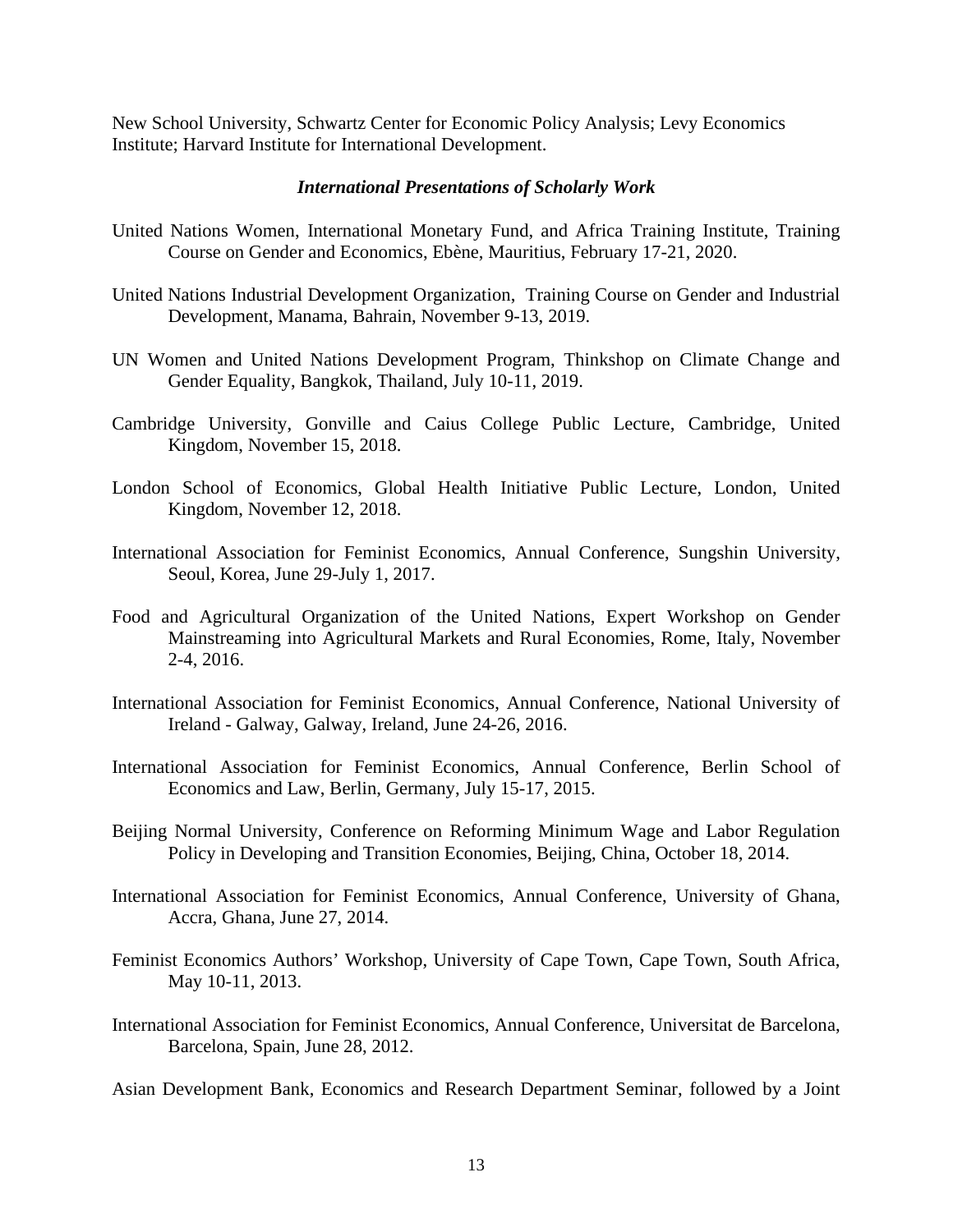Gender Equity and Health Communities of Practice Seminar, Manila, the Philippines, January 17, 2012.

- International Association for Feminist Economics, Annual Conference, Zhejiang Gongshang University, Hangzhou, China, June 25, 2011.
- Peace Research Institute Oslo, Centre for the Study of Civil War, and World Bank, Research Seminar on Gender and Conflict, Oslo, Norway, December 10, 2010.
- International Association for Feminist Economics, Annual Conference, Facultad de Ciencias Economicas de la Universidad de Buenos Aires, Buenos Aires, Argentina, July 23, 2010.
- World Bank, East Asia Pacific Regional Gender Workshop, Nha Trang, Vietnam, February 2, 2010.
- United Nations International Conference on Financing for Development, Doha, Qatar, November 30, 2008.
- International Association for Feminist Economics, Annual Conference, University of Torino, Italy, June 19, 2008.
- University of Bergen, Center for Women and Gender Research Seminar, Bergen, Norway, August 22, 2007.
- Economic Institute of Cambodia, Dissemination Workshop on Export Diversification and Value Addition, Phnom Penh, Cambodia, January 11, 2007.
- Universiteit Utrecht, Anna Maria van Schurman Centre Lecture Series, Utrecht, The Netherlands, April 13, 2006.
- Universiteit van Tilburg, Business and Economics Research Institute Seminar, Tilburg, The Netherlands, April 12, 2006.
- The Asia Foundation, Program on the Phase-Out of the Multi-Fiber Agreement, Bangkok, Thailand, October 7, 2004.
- International Association for Feminist Economics, Annual Conference, Oxford University, United Kingdom, August 6, 2004.
- The North-South Institute, CIDA Workshop on Trade and Sustainable Development, Ottawa, Canada, March 5, 2003.
- World Bank, Authors' Workshop for the Policy Research Report on Gender and Development, Oslo, Norway, June 25, 1999.

International Association for Feminist Economics, Annual Conference, Ottawa, Canada, June 19,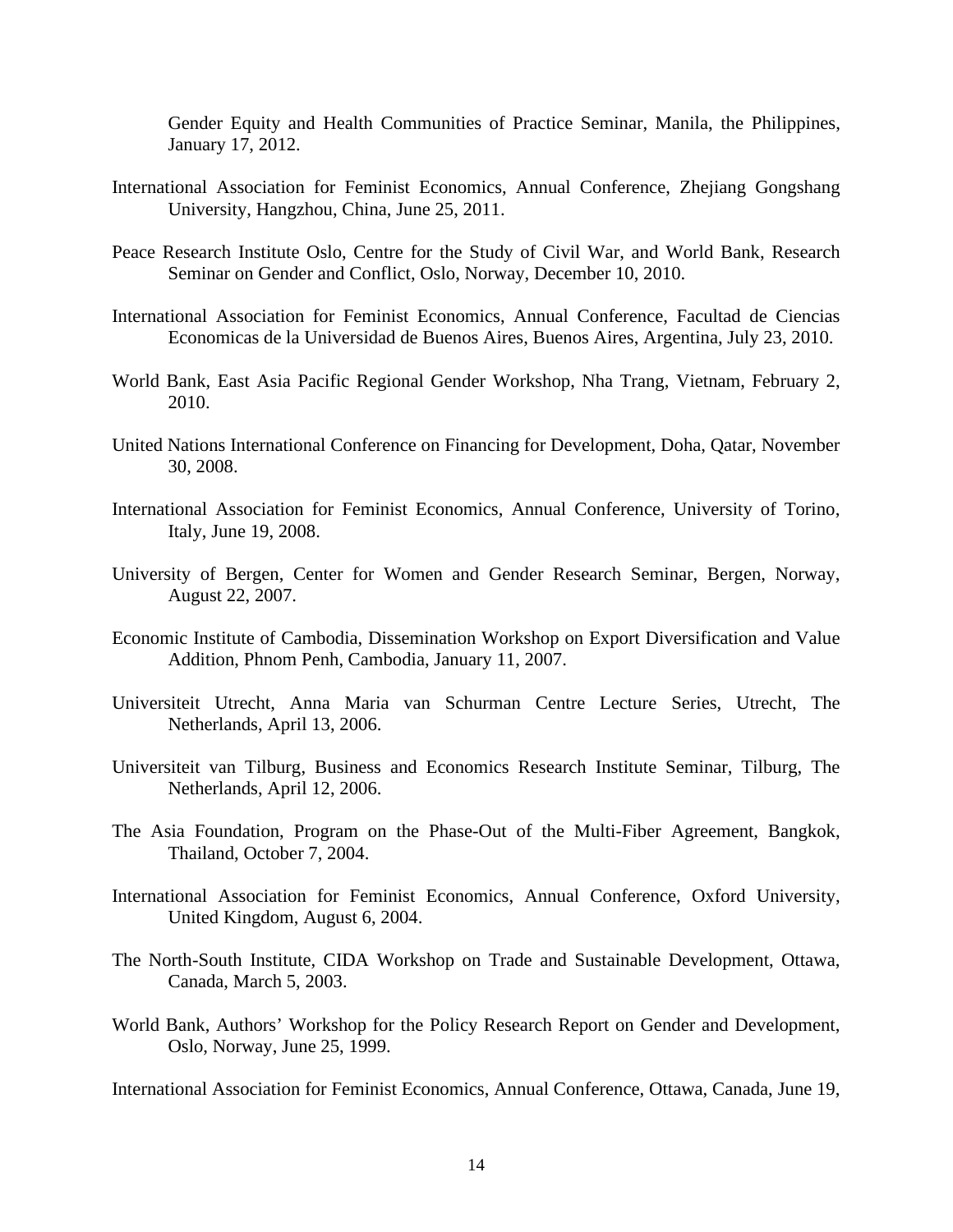1999.

Chung-Hua Institution for Economic Research, Taipei, Taiwan, July 15, 1994.

Ministry of Finance, Government of Indonesia, Monthly Workshop Series, Jakarta, Indonesia, January-May 1990.

### COURSES TAUGHT

### *Rutgers University*

Understanding Quantitative Methods in Feminist Research (Women's Studies 545, Graduate). Proseminar in Industrial Relations and Human Resources (SMLR 610, Graduate). Women and Work (SMLR 541, Graduate). Managing Diversity (SMLR, Graduate). Honors Research Seminar I and II (Women's Studies 497 and 498, Undergraduate). Statistics for Feminists (Women's Studies 491, Undergraduate). Engendering Development (Women's Studies 490.02, Undergraduate). Economics of the Family (Women's Studies 490.01, Undergraduate). Gender, Development, and the Environment (Women's Studies 486, Undergraduate). Social Action Project Seminar (Women's Studies 430, Undergraduate) Women and Work IWL Internship Seminar (Women's Studies 426, Undergraduate). Research Methods in Labor Studies (SMLR 401, Undergraduate). Critical Feminist Investigations (Women's Studies 370, Undergraduate). Women and Labor Movements (SMLR 335 and Women's Studies 335, Undergraduate). Women Working in American Society (SMLR 309 and Women's Studies 309, Undergraduate). Women Working in the Global Economy: A Feminist Perspective (Women's Studies 160, Undergraduate). Introduction to Gender, Race, and Sexuality (Women's Studies 101, Undergraduate).

## *The New School*

The Minimum Wage, Worker Rights, and Household Well-being (Graduate Program in International Affairs 0150A, Hybrid Course)

Business and Human Rights (Graduate Program in International Affairs 5002, Hybrid Course)

## *College of William and Mary*

Economic Development Policy (Public Policy 651, Graduate). The Pacific Rim Tigers (Economics 400, Undergraduate). East Asian Economic Development (Economics 480, Undergraduate). Introduction to International Economics (Economics 375, Undergraduate). Survey of Development Economics (Economics 383, Undergraduate). Principles of Microeconomics (Economics 101, Undergraduate). Principles of Macroeconomics (Economics 102, Undergraduate). Status of Women Around the World (William & Mary B19, Continuing Education).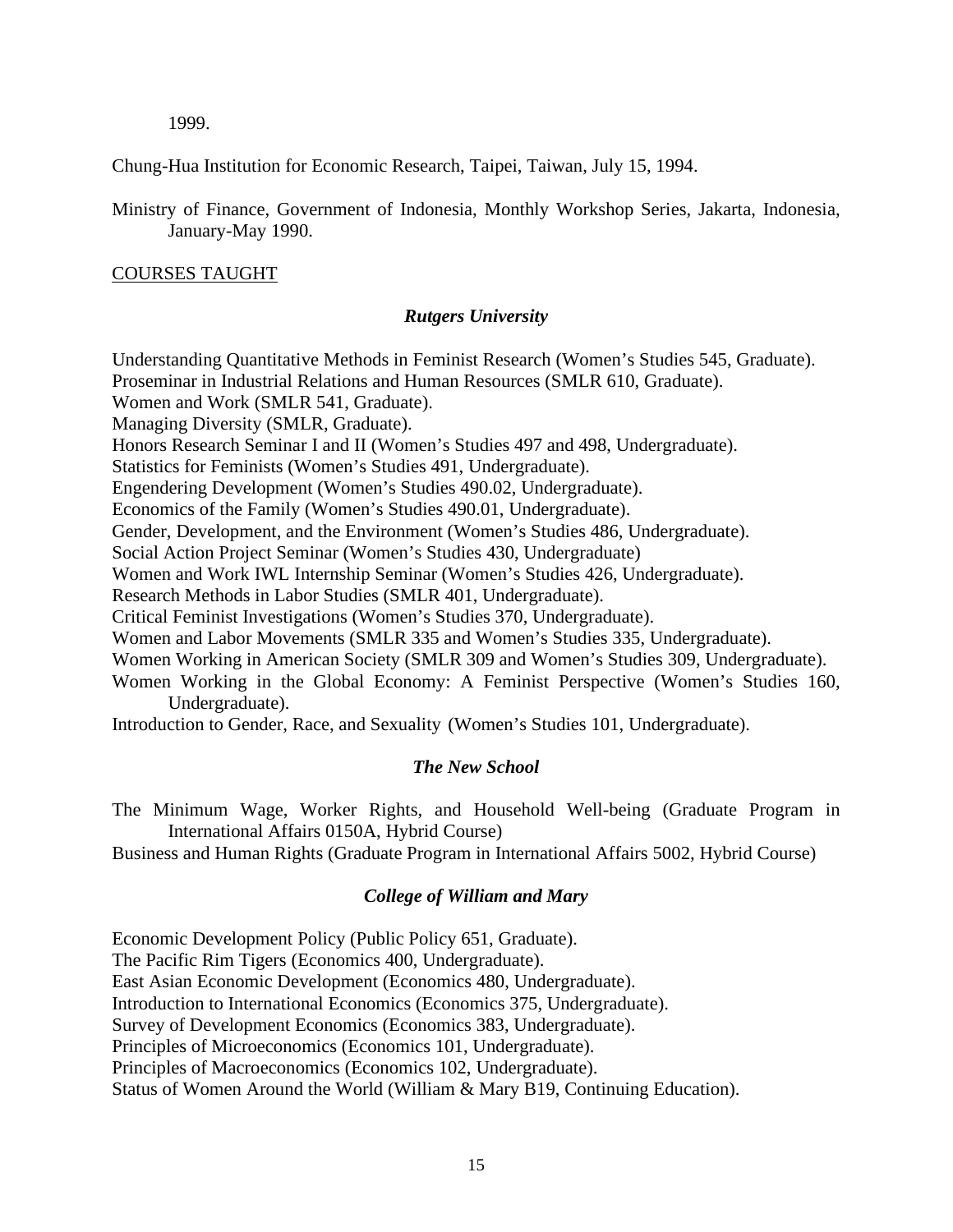## MEDIA AND PRESS

"Latin American Abortion Laws Hurt Health Care and the Economy—a Lesson for a Post-Roe U.S.," story and quote in [Scientific American,](https://www.scientificamerican.com/article/latin-american-abortion-laws-hurt-health-care-and-the-economy-a-lesson-for-a-post-roe-u-s/) posted January 4, 2022.

"Jobs and Health Outlook for 2022," live interview on [Newsy,](https://www.newsy.com/) January 2, 2022.

"The Fed's shift to focus on inflation," live interview on [Newsy,](https://www.newsy.com/) December 16, 2022.

"The Great Resignation," podcast interview on the **State Net Capitol Journal Deep Dive Podcast**, recorded December 1, 2021.

"NJ female workers earn about 18% less than male counterparts, figures show," story and quote in [New Jersey](https://nj1015.com/nj-full-time-women-earned-82-of-mens-wages-in-2020-figures-show/) 101.5 radio, broadcasted November 17, 2021.

"Reproductive and Economics Empowerment: Measurement Challenges and Data Obstacles," blog for [Women's Empowerment Data for Gender Equality](https://wedge.umd.edu/index.php/reproductive-and-economic-empowerment-measurement-challenges-and-data-obstacles) (WEDGE), University of Maryland, posted November 15, 2021.

"The price of abortion curbs: Economists weigh in on U.S. debate," story and quote in [Reuters,](https://news.trust.org/item/20211101133936-ftv20/) posted November 1, 2021.

"Workers with disabilities face unique challenges amid pandemic, Rutgers study finds," story and interview in *[The Daily Targum](https://dailytargum.com/article/2021/10/workers-with-disabilities-face-unique-challenges-amid-pandemic-rutgers-study)*, posted October 27, 2021.

"Pay gap for Latinas in NJ among worst in US," story and interview broadcast on NJPBS News and posted on [NJ Spotlight News,](https://www.njspotlight.com/video/pay-gap-for-latinas-in-nj-among-worst-in-us/) October 21, 2021.

"Overworking Is Deadly Whether You Work in an Office, on a Factory Floor, or at Your Own Home," story and quote in [Well and Good,](https://www.wellandgood.com/overworking-at-work/) posted September 8, 2021.

"How ice cream chain Bruster's is scooping up workers amid the labor crunch," story and quote in [Retail Brew,](https://www.morningbrew.com/retail/stories/2021/08/04/ice-cream-chain-brusters-scooping-workers-amid-labor-crunch) posted August 4, 2021.

"Restaurant Workers are Choosing to Quit Their Jobs," live radio interview on [KCBS San](https://omny.fm/shows/kcbsam-on-demand/restaurant-workers-are-choosing-to-quit-their-jobs)  [Francisco,](https://omny.fm/shows/kcbsam-on-demand/restaurant-workers-are-choosing-to-quit-their-jobs) July 10, 2021.

"Políticas LGBTQIA+ podem ajudar na recuperação econômica, apontam economistas," story and quote in [Economia Estadão,](https://economia.estadao.com.br/noticias/geral,politicas-inclusivas-para-lgbtqia-podem-ajudar-na-recuperacao-economica-apontam-economistas,70003770829) posted July 7, 2021.

"Here's how much less N.J. women earned compared to men — and why experts say it's getting worse," story and quote in [NJ Star Ledger,](https://www.nj.com/data/2021/05/heres-how-much-less-nj-women-earned-compared-to-men-and-why-experts-say-its-getting-worse.html) posted May 21, 2021.

"Inflation is looming in N.J. Should we be worried?" story and quote in [NJ Star Ledger,](https://www.nj.com/business/2021/05/inflation-is-looming-in-nj-is-that-really-a-bad-thing.html) posted May 16, 2021.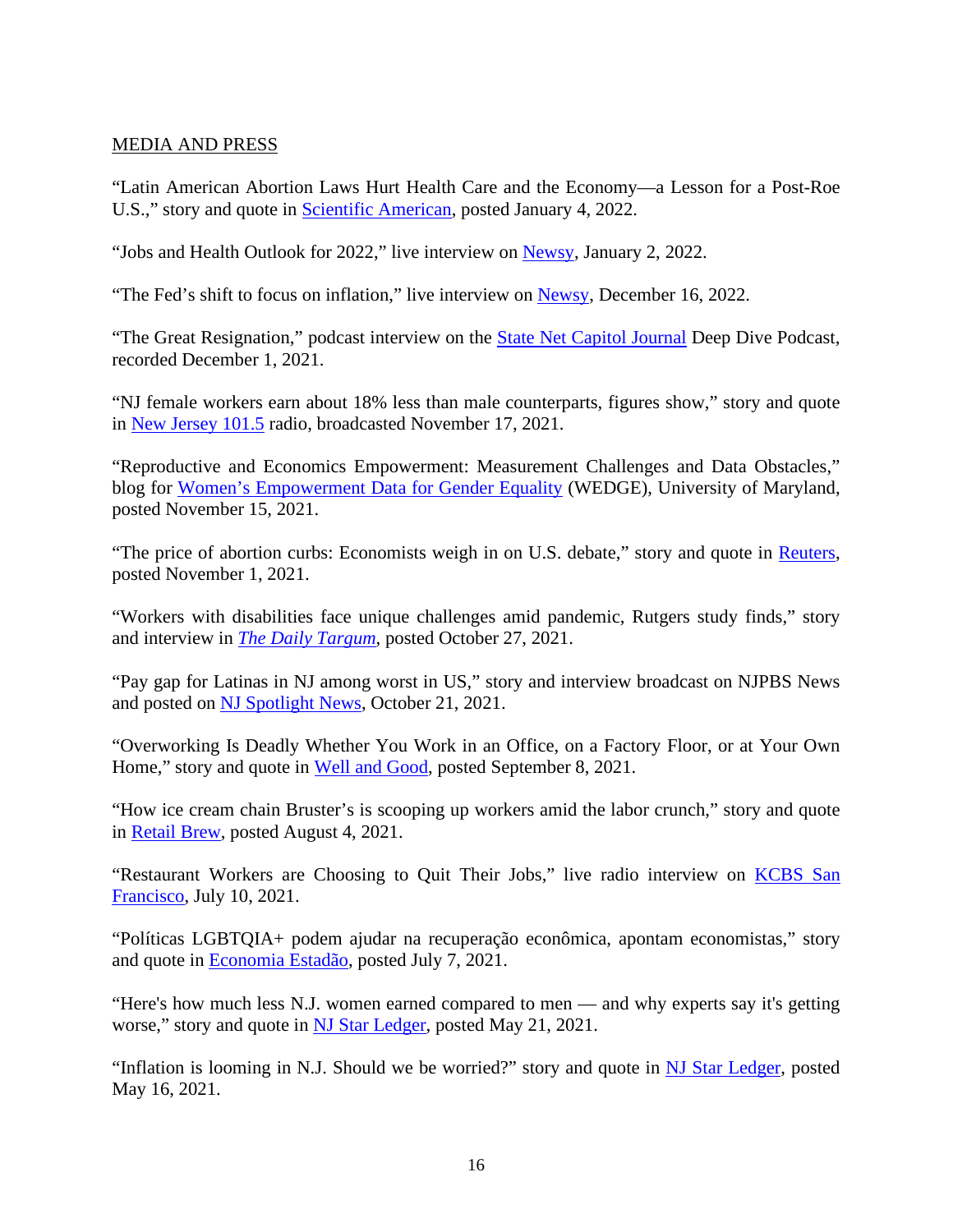"Women hit their peak earning years in their 40s: What does that mean for millennials sidetracked by the pandemic?" story and quote in [CNBC](https://www.cnbc.com/2021/04/20/how-womens-peak-earning-years-could-be-impacted-by-the-pandemic.html) Make It, posted April 21, 2021.

"Measuring Gendered Dimensions of the COVID-19 Pandemic," blog for [Women's](https://wedge.umd.edu/measuring-gendered-dimensions-covid-19-pandemic)  [Empowerment Data for Gender Equality](https://wedge.umd.edu/measuring-gendered-dimensions-covid-19-pandemic) (WEDGE), University of Maryland, posted April 20, 2021.

"Domestic Workers Finally Get a Better Deal. Here's How," blog for *Initiative for Policy* [Dialogue,](https://policydialogue.org/opinions/domestic-workers/) Columbia University, posted April 20, 2021.

"Women are looking for jobs, but will they be able to find them?" story and quote in Marketplace, aired on [NPR](https://www.marketplace.org/2021/04/20/women-are-looking-for-jobs-but-will-they-be-able-to-find-them/) April 20, 2021.

"Equal Pay Day," live interview and video posted on [YWCA Northern New Jersey](https://www.facebook.com/ywcannj/videos/812757312918820) Facebook Page, March 24, 2021.

"Pandemic's Shift in Household Division of Labor Can Lead to Workplace Equity," blog in [Rutgers Today,](https://www.rutgers.edu/news/rutgers-marks-womens-history-month?utm_source=newsletter&utm_medium=email&utm_campaign=rutgerstoday&utm_content=Faculty%20Excellence) posted on March 12, 2021.

"Women's History Month: In-person learning, daycare are keys to getting women back to work amid pandemic," story and quote in Eyewitness News, aired on [WABC-TV](https://abc7ny.com/society/in-person-learning-daycare-are-keys-to-getting-women-back-to-work/10399773/) March 9, 2021.

"Women's History Month: COVID pandemic taking women out of the workforce," story and quote in Eyewitness News, aired on [WABC-TV](https://abc7ny.com/covid-women-economy-womens-history-month-unemployed/10397085/) March 8, 2021.

"Fewer PH families caring for elderly women – ADB," story and quote in the Philippines [Inquirer,](https://newsinfo.inquirer.net/1395507/adb-fewer-ph-families-caring-for-elderly-women#ixzz6mUpLze1x) posted February 14, 2021.

• Story picked up by [Business World.](https://www.bworldonline.com/elderly-phl-population-a-growing-challenge-to-healthcare-system-adb/)

"Health Providers Worldwide Welcome Biden Reversal of Anti-Abortion Rule," research cited in story in the [New York Times,](https://www.nytimes.com/2021/01/29/world/asia/gag-rule-abortion.html) posted January 29, 2021.

"Biden takes a step toward \$15 federal minimum wage," story and quote in Marketplace, aired on [NPR](https://www.marketplace.org/2021/01/22/biden-takes-a-step-toward-15-federal-minimum-wage/) January 22, 2021.

"NJ unemployment falls to 7.6% as more people quit looking for work," story and quote in [NJBIZ,](https://njbiz.com/nj-unemployment-falls-7-6-people-quit-looking-work/) posted January 21, 2021.

"Biden will inherit the most challenging labor market in decades," story and quote in [Washington Post,](https://www.washingtonpost.com/politics/2021/01/14/biden-economics-labor-market/) posted January 14, 2021.

"Unprotected work: Employers are no longer required to pro-vide COVID-19 paid sick and family leave. What happens next?" story and quote in [NJBIZ,](https://njbiz.com/unprotected-work/) posted January 11, 2021.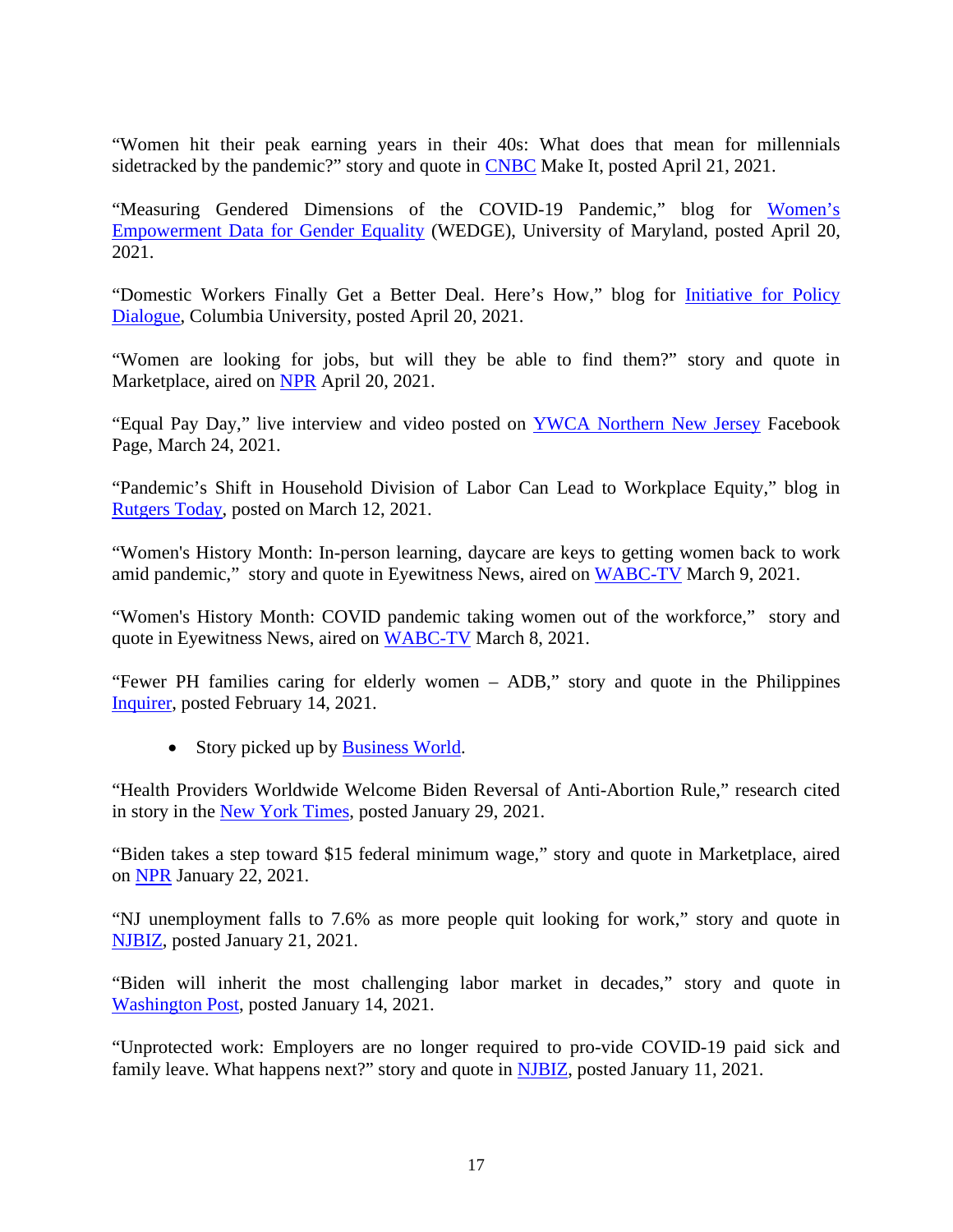"New Jersey's Minimum Wage To Increase To \$12 An Hour In 2021," interview broadcasted on [CBS 3 Philly,](https://philadelphia.cbslocal.com/2020/12/30/new-jerseys-minimum-wage-to-increase-to-12-an-hour-in-2021/) December 30, 2020.

• Quote picked up by [CBS San Diego](https://www.cbs8.com/article/money/minimum-wage-increase/509-89e77d73-9238-4f1e-af34-42c856b29711) and [CBS New York.](https://newyork.cbslocal.com/2021/01/01/new-jersey-minimum-wage-jumps-up-to-12-an-hour-part-of-deal-to-get-it-to-15-by-2024/)

"Gender equality suffers under the pandemic," interview broadcasted live on [BBC World News,](https://www.bbc.com/news/world) November 26, 2020.

"Some working mothers have been more productive during the pandemic. It's because their partners started pitching in at home," story in [Business Insider,](https://www.businessinsider.com/working-mothers-productivity-job-satisfaction-men-gender-caregiving-family-responsibilities-2020-10) posted October 26, 2020.

"Rutgers panel: Lack of access to aid is disproportionately hurting immigrant women of color," story and quote in [ROI-NJ,](https://www.roi-nj.com/2020/10/23/diversity-inclusion/rutgers-panel-lack-of-access-to-aid-is-disproportionately-hurting-immigrant-women-of-color/) posted October 23, 2020.

"The pandemic is driving moms out of the workforce, COVID-19 child care crisis persists," story and quote in [USA Today,](https://www.usatoday.com/story/news/nation/2020/10/22/coronavirus-women-leaving-jobs-droves-amid-child-care-crisis/3727447001/) posted October 22, 2020.

"With NJ child care in crisis due to COVID, women are leaving workforce in droves," story and quote in [The Record,](https://www.northjersey.com/story/news/new-jersey/2020/10/22/nj-covid-women-leaving-jobs-droves-amid-child-care-crisis/3666260001/) posted October 22, 2020.

"Go to work or care for your child: Pandemic has forced women to drop out of the workforce," story and quote in [USA Today,](https://www.usatoday.com/story/money/2020/10/21/coronavirus-child-care-women-workforce-wage-gap/5988622002/) posted October 21, 2020.

"Pandemic's unequal burden is driving women (more than men) out of the workforce," story and quote in [NJ Star Ledger,](https://www.nj.com/coronavirus/2020/10/how-the-coronavirus-pandemic-is-putting-women-out-of-work.html) posted October 20, 2020.

"The easy part of this recovery is over," story and quote in Marketplace, aired on [NPR](https://www.wnyc.org/story/the-easy-part-of-this-recovery-is-over) October 2, 2020.

"The Highs And Lows Of The COVID-19 Pandemic For Working Parents, And The Implications For The Future Of Work," story and byline in [Forbes,](https://www.forbes.com/sites/ellevate/2020/09/22/the-highs-and-lows-of-the-covid-19-pandemic-for-working-parents-and-the-implications-for-the-future-of-work/#1447097c2b34) posted September 22, 2020.

"Remote learning forces nurse to choose: Her career or her child?" story and quote in **Asbury** [Park Press,](https://www.app.com/story/news/education/2020/09/09/remote-learning-nurse-career-child-parent-struggles/5745499002/) posted September 9, 2020.

"Will the Murphy administration propose higher taxes next week?" story and interview for [NJTV News,](https://www.njtvonline.org/news/video/will-the-murphy-administration-propose-higher-taxes-next-week/) broadcasted August 19, 2020.

"Economists Urge NJ Leaders To Raise Taxes On Rich, Big Biz," story and quote in [Law360](https://www.law360.com/tax-authority/articles/1302253/economists-urge-nj-leaders-to-raise-taxes-on-rich-big-biz)  [Tax Authority,](https://www.law360.com/tax-authority/articles/1302253/economists-urge-nj-leaders-to-raise-taxes-on-rich-big-biz) posted August 18, 2020.

"New Jersey Academics Call for Tax Increases on High Earners," story and quote in [Taxnotes,](https://www.taxnotes.com/featured-news/new-jersey-academics-call-tax-increases-high-earners/2020/08/18/2cvpw) posted August 18, 2020.

"Nearly 100 economists wrote Gov. Murphy a letter. They said, we must raise taxes," op-ed in *[NJ Star Ledger](https://www.nj.com/opinion/2020/08/nearly-100-economists-wrote-gov-murphy-a-letter-they-said-we-must-raise-taxes-opinion.html)*, posted August 18, 2020.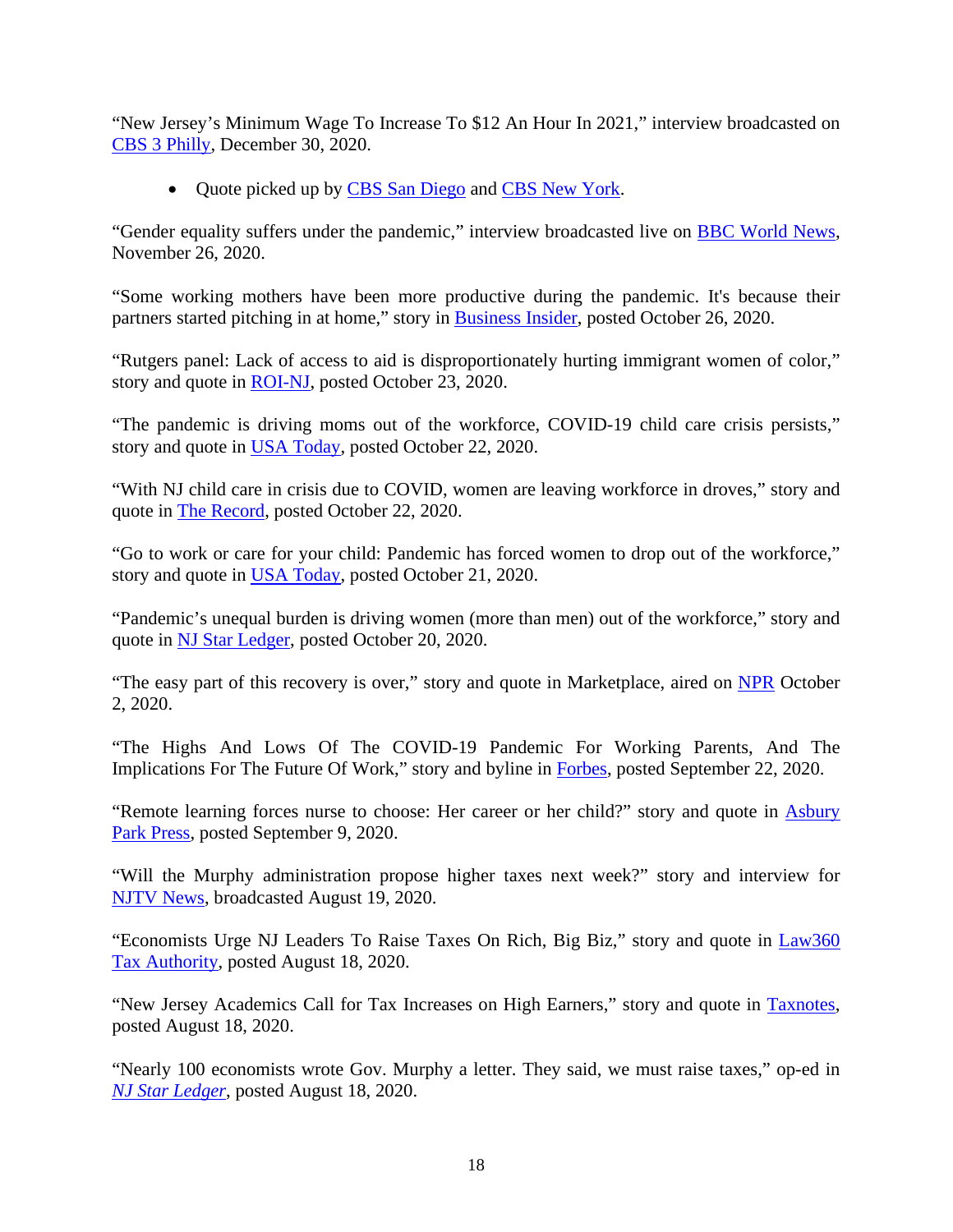• Op-ed and letter picked up by [Bloomberg,](https://www.bloomberg.com/news/articles/2020-08-18/n-j-urged-by-economists-group-to-raise-taxes-to-balance-budget) [Bloomberg Tax,](https://news.bloombergtax.com/daily-tax-report/n-j-urged-by-economists-group-to-raise-taxes-to-balance-budget) [NJBIZ,](https://njbiz.com/welcome-ad/?retUrl=/taxes-take-spotlight-nj-business-progressives-carve-demands-covid-hit-budget/) [Patch,](https://patch.com/new-jersey/newarknj/96-nj-economists-say-tax-rich-no-budget-cuts-amid-coronavirus) [POLITICO,](https://www.politico.com/newsletters/new-jersey-playbook/2020/08/19/trump-campaign-sues-new-jersey-over-mail-in-primary-490114) [Yahoo News,](https://news.yahoo.com/96-nj-economists-tax-rich-162701233.html) and [WNYC Radio.](https://www.wnyc.org/story/10-billion-hole-new-jersey-economists-say-dont-cut/)

"Basic protections in the workplace and procurement and distribution of PPE," comments in Health Professionals & Allied Employers [press conference](https://m.facebook.com/story.php?story_fbid=308998723558342&id=140691562625190&_rdr) to release ["Exposed & At Risk"](https://www.insidernj.com/press-release/hpea-releases-exposed-risk-report-covid-19/) report, July 20, 2020.

• Story and quote picked up by the [Bergen Record,](https://www.northjersey.com/story/news/coronavirus/2020/07/20/nj-nurses-union-lack-coronavirus-protections/5465945002/) [Asbury Park Press,](https://www.app.com/story/news/coronavirus/2020/07/20/nj-nurses-union-lack-coronavirus-protections/5465945002/) Burlington [County Times,](https://www.burlingtoncountytimes.com/news/20200721/we-feel-disposable-nj-nurses-union-cites-lack-of-protection-during-coronavirus-pandemic) and [MSN.](https://www.msn.com/en-us/news/us/we-feel-disposable-nj-nurses-union-cites-lack-of-protection-during-coronavirus-pandemic/ar-BB16YD1x)

"A feminist economic policy agenda in response to the COVID-19 pandemic and the quest for racial justice," [Washington Center for Equitable Growth Blog,](https://equitablegrowth.org/a-feminist-economic-policy-agenda-in-response-to-the-covid-19-pandemic-and-the-quest-for-racial-justice/) posted June 29, 2020.

"What Happens Next' for the American Worker with Yana Rodgers from the Rutgers School of Management and Labor Relations," live interview and video posted on [Rutgers University](https://www.facebook.com/watch/RutgersNB/1402994333216086/)  [Facebook](https://www.facebook.com/watch/RutgersNB/1402994333216086/) page, May 13, 2020.

"As jobs vanish, N.J. students search for elusive summer employment," story and quote in *[NJ](https://www.nj.com/coronavirus/2020/05/as-jobs-vanish-nj-students-search-for-elusive-summer-employment.html)  [Star Ledger](https://www.nj.com/coronavirus/2020/05/as-jobs-vanish-nj-students-search-for-elusive-summer-employment.html)*, posted May 12, 2020.

"America hasn't seen unemployment rise this sharply since 1948 — and experts say it's not over yet," story and quote in *[The Philadelphia Inquirer](https://www.inquirer.com/business/us-unemployment-record-rate-april-20200508.html)*, posted May 8, 2020.

"What Should I Do With My Stimulus Check? How To Save Money During The Coronavirus Crisis," story and quote in [Bustle,](https://www.bustle.com/p/what-should-i-do-with-my-stimulus-check-how-to-save-money-during-the-coronavirus-crisis-22814220) posted April 15, 2020.

"COVID-19 paid leave: NJ comes out on top vs. federal – data, insiders say," story and quote in [NJBIZ,](https://njbiz.com/covid-19-paid-leave-nj-comes-top-vs-federal-data-insiders-say/) posted April 10, 2020.

"Pandemic shows how NJ home health aides are undervalued," story and interview for New [Jersey](https://nj1015.com/pandemic-shows-how-nj-home-health-aides-are-undervalued-rutgers-report-says/) 101.5 radio, broadcasted April 6, 2020.

"Delaying 'nonessential' abortions during coronavirus crisis endangers women's health and financial future," analysis for *[The Conversation](https://theconversation.com/delaying-nonessential-abortions-during-coronavirus-crisis-endangers-womens-health-and-financial-future-135288)*, posted April 1, 2020.

- Article picked up by *Houston Chronicle, Seattle Post-Intelligencer, San Francisco Chronicle, Yahoo News,* and approximately 35 other online news sites.
- Quoted in [Merriam-Webster Dictionary](https://www.merriam-webster.com/dictionary/hysterectomy) for a sample sentence.

"Rutgers Center for Women and Work Highlights Home Health Aide Pay Issue," story and quote in *[New Jersey Business](https://njbmagazine.com/njb-news-now/rutgers-center-for-women-and-work-highlights-home-health-aides-in-nj/)*, posted March 31, 2020.

"Tips for Working Parents Turned Teachers: GG Weisenfeld and Yana Rodgers offer advice to help homebound parents balance work duties while educating their children," story and interview for [Rutgers Today,](https://www.rutgers.edu/news/rutgers-experts-tips-working-parents-turned-teachers?utm_source=newsletter&utm_medium=email&utm_campaign=rutgerstoday&utm_content=Community) posted March 24, 2020.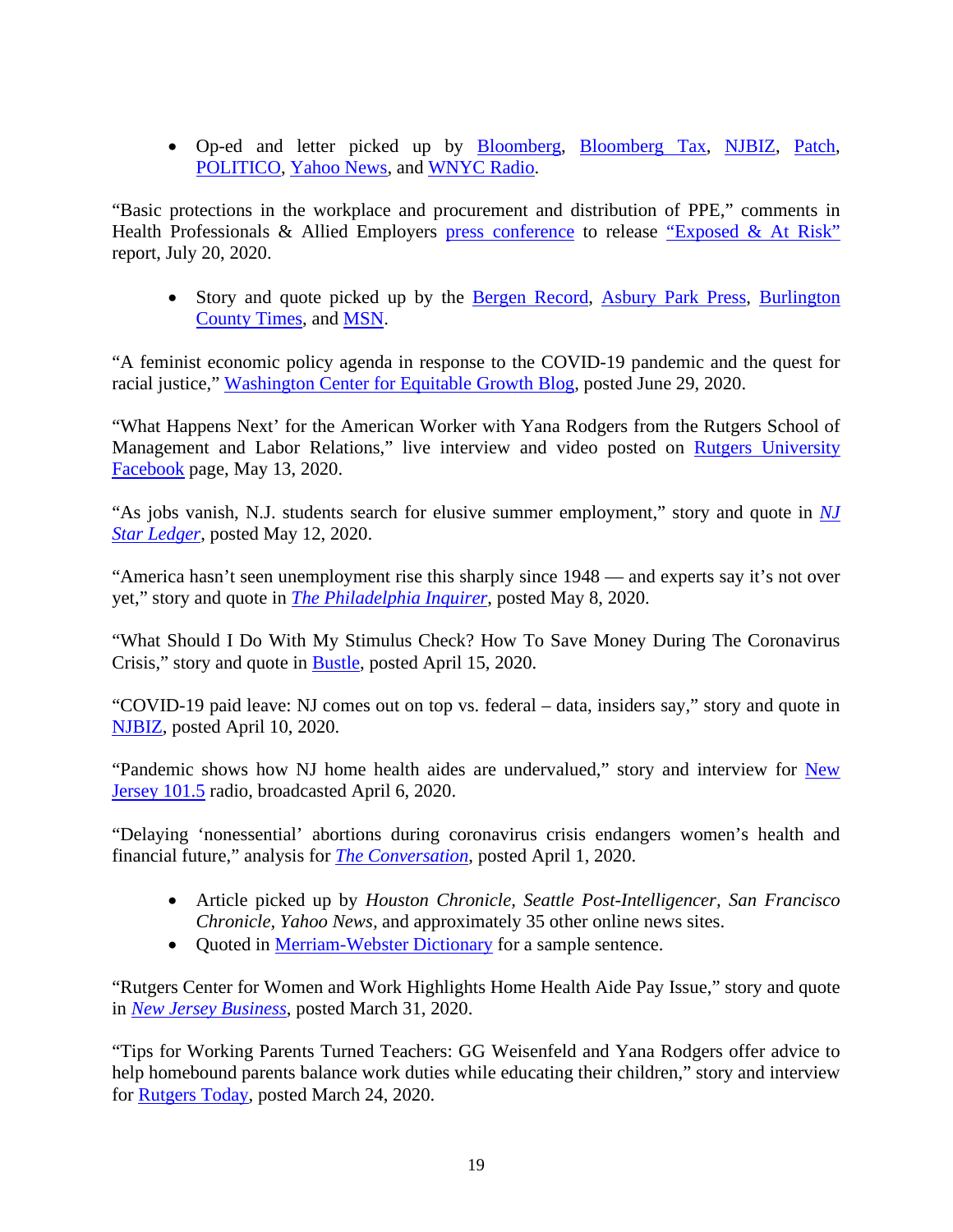"How to Work From Home Like a Pro: In our new normal, adjusting to our new workspace can be half the battle," story and quote in [Thrive Global,](https://thriveglobal.com/stories/work-from-home-like-a-pro/) posted March 24, 2020.

"Local businesses taking precautions amid coronavirus worries," story and interview for [ABC](https://6abc.com/health/local-businesses-taking-precautions-amid-coronavirus-worries/5998127/) [Action News,](https://6abc.com/health/local-businesses-taking-precautions-amid-coronavirus-worries/5998127/) broadcasted March 9, 2020.

"Combating sexual harassment in the workplace: Sexual harassment is costing victims and more must be done to tackle it," story and interview in **Policy Forum**, posted March 5, 2020.

"The coronavirus may force many Americans to work from home — but only a fraction can actually do that," story and interview in [MarketWatch,](https://www.marketwatch.com/story/the-coronavirus-may-force-many-americans-to-work-from-home-but-only-a-fraction-can-actually-do-that-2020-03-04?mod=andrew-keshner) posted March 4, 2020.

"2020's Best & Worst States for Women," story and interview in [WalletHub](https://wallethub.com/edu/best-and-worst-states-for-women/10728/#expert=yana-van-der-meulen-rodgers) and in [Patch,](https://patch.com/michigan/farmington-mi/wallethub-study-2020-s-best-worst-states-women) posted March 2, 2020.

"Do's and Don'ts for Celebrating Valentine's Day in the Workplace," story and interview in *[Associations Now Magazine](https://associationsnow.com/2020/02/dos-and-donts-for-celebrating-valentines-day-in-the-workplace/)*, posted February 13, 2020.

"How to ease the return to work after maternity leave," story and interview in *[Fortune](https://fortune.com/2020/01/24/how-to-ease-the-return-to-work-after-maternity-leave/)*'s *The [Broadside](https://fortune.com/2020/01/24/how-to-ease-the-return-to-work-after-maternity-leave/)*, posted January 24, 2020.

"How female managers can break through gender stereotypes, story and interview in *[Business](https://www.businessmanagementdaily.com/60879/how-female-managers-can-break-through-gender-stereotypes/pdf/)  [Management Daily](https://www.businessmanagementdaily.com/60879/how-female-managers-can-break-through-gender-stereotypes/pdf/)*, posted January 16, 2020.

"Q&A: Yana van der Meulen Rodgers Discusses Sexism in Higher Education, Parts 1 and 2" Interview in *[The Wiley Network](https://www.wiley.com/network/instructors-students/education-trends/q-a-yana-van-der-meulen-rodgers-discusses-sexism-in-higher-education-part-1)*, posted December 4, 2019.

"Why the domestic gag rule is bad news," opinion piece in *[The Hill](https://thehill.com/blogs/congress-blog/healthcare/459677-why-the-domestic-gag-rule-is-bad-news)*, posted Sept. 3, 2019 (with Meredeth Turshen).

"How women can negotiate for better pay past their 'peak earning age' of 44," story and interview in [NBC News,](https://www-nbcnews-com.cdn.ampproject.org/c/s/www.nbcnews.com/better/amp/ncna1046746) posted August 28, 2019.

"American Dream Mall Hosting Job Fair Wednesday And Thursday," story and interview for [CBS New York,](https://newyork.cbslocal.com/2019/07/24/american-dream-mall-hosting-job-fair-today-and-tomorrow/) broadcasted July 24, 2019.

"Trump strategy on women and security wins wary praise, raises questions," story and interview in [CNN,](https://amp.cnn.com/cnn/2019/06/13/politics/trump-women-security-peace/index.html) posted June 14, 2019.

"Fewer teens are taking summer jobs," interview on i24 news, live broadcast June 7, 2019.

"Fewer N.J. teens have summer jobs. But don't call them lazy," story and interview in *[NJ Star](https://www.nj.com/news/2019/05/nj-teens-arent-getting-as-many-summer-jobs-but-dont-say-they-are-lazy.html)  [Ledger](https://www.nj.com/news/2019/05/nj-teens-arent-getting-as-many-summer-jobs-but-dont-say-they-are-lazy.html)*, posted May 16, 2019.

"Amazon fired these 7 pregnant workers. Then came the lawsuits," story and interview in [CNET,](https://www.cnet.com/features/amazon-fired-these-7-pregnant-workers-then-came-the-lawsuits/)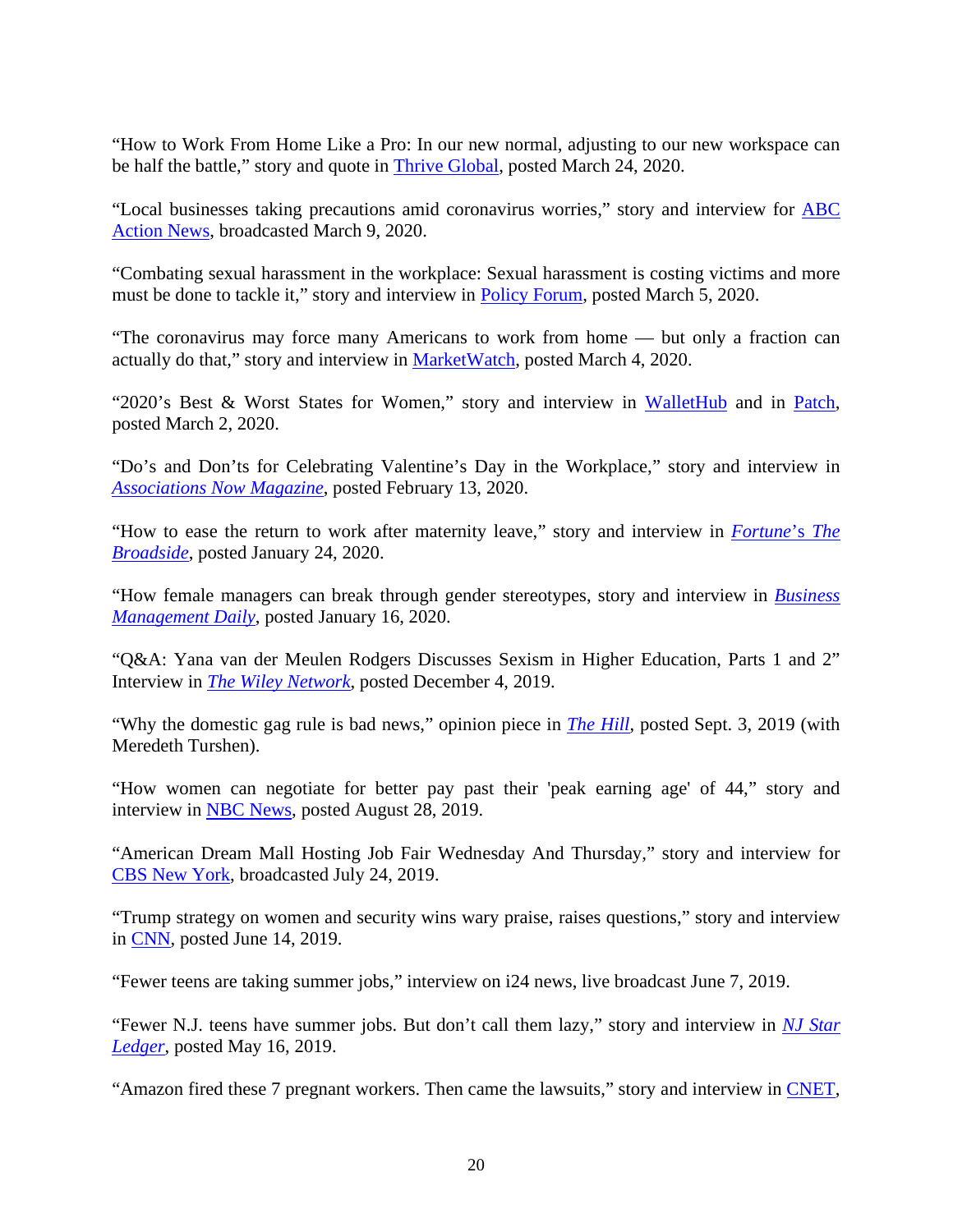posted May 6, 2019.

"Kamala Harris Tackles STEM Representation, Starting In The Classroom," story and interview in *[Bustle](https://www.bustle.com/p/kamala-harris-tackles-stem-representation-starting-in-the-classroom-17283835)*, posted May 2, 2019.

"The Global Gag Rule On Abortion Is Counterproductive," story and interview in *[Forbes](https://www.forbes.com/sites/christinero/2019/05/01/the-global-gag-rule-on-abortion-is-counterproductive/#1ba808a41815)*, posted May 1, 2019.

"Equal Pay Day 2019: New Jersey Still Ranks Last for Latina Women, Near the Bottom for African-American and White Women," story in *[Rutgers Today](https://smlr.rutgers.edu/news/equal-pay-day-2019-NJ-still-ranks-last-latina-women-near-bottom-african-american-and-white-women)*, posted April 2, 2019.

- Article picked up by *NJBIZ, NJ Spotlight,* and *New Jersey Business Magazine*
- Taped interview broadcast on [News 12 New Jersey](http://newjersey.news12.com/story/40241214/equal-pay-day-raises-awareness-about-the-pay-gap-between-genders)

"Pompeo expands US ban on funding for abortion services," story and interview in [CNN,](https://www.cnn.com/2019/03/26/politics/global-gag-rule-expansion-pompeo/index.html) posted March 26, 2019.

"Abortions rise worldwide when US cuts funding to women's health clinics, study finds," analysis for *[The Conversation](https://theconversation.com/abortions-rise-worldwide-when-us-cuts-funding-to-womens-health-clinics-study-finds-112491)*, posted March 4, 2019.

- Article picked up by *AllAfrica, Atlanta Business Journal, Business Insider, Greed Media, The Hill, Houston Chronicle, Insider, Mother Jones, New York Magazine, Philadelphia Inquirer, Public Radio International, Raw Story, Salon, San Francisco Chronicle, WHYY Philadelphia,* and approximately 40 other online news sites.
- Also translated into Norwegian and published by *Agenda Magasin.*

"2019's Best & Worst States for Women," story and interview in [WalletHub,](https://wallethub.com/edu/best-and-worst-states-for-women/10728/#expert=yana-van-der-meulen-rodgers) posted March 4, 2019.

"Here's why more N.J. moms are going back to work after having children," story and interview in *[NJ Star Ledger](https://www.nj.com/news/2019/02/heres-why-more-nj-moms-are-going-back-to-work-after-having-children.html)*, posted February 21, 2019.

"New Data Shows How the US Ban on Global Funds for Abortion Spectacularly Backfires," story and interview in *[Mother Jones](https://www.motherjones.com/politics/2019/01/new-data-shows-how-the-u-s-ban-on-global-funds-for-abortion-spectacularly-backfires/)*, posted January 31, 2019.

"How the Global Gag Rule Affects Women's Health," story in *[Rutgers Today](https://smlr.rutgers.edu/news/study-global-gag-rule-increased-abortion-rates-some-regions)*, posted January 23, 2019.

"Trump's reinstatement and expansion of the global gag rule has harmful effects for women, men, and children," blog for [London School of Economics US Centre,](http://blogs.lse.ac.uk/usappblog/2019/01/11/trumps-reinstatement-and-expansion-of-the-global-gag-rule-has-harmful-effects-for-women-men-and-children/) posted January 11, 2019.

"Women, minorities now account for more than half of union membership in US: It's not just 'white men on a factory floor'," story and interview in *[NJBIZ](http://www.njbiz.com/article/20181105/NJBIZ01/181109931/women-minorities-now-account-for-more-than-half-of-union-membership-in-us)*, printed and posted November 5, 2018.

"A Feminist Economist on Baby Bonds, the Racial Wealth Gap, and the Mainstreaming of Radical Progressive Policy," story and interview in [Jezebel,](https://theslot.jezebel.com/a-feminist-economist-on-baby-bonds-the-racial-wealth-g-1829978430) posted October 26, 2018.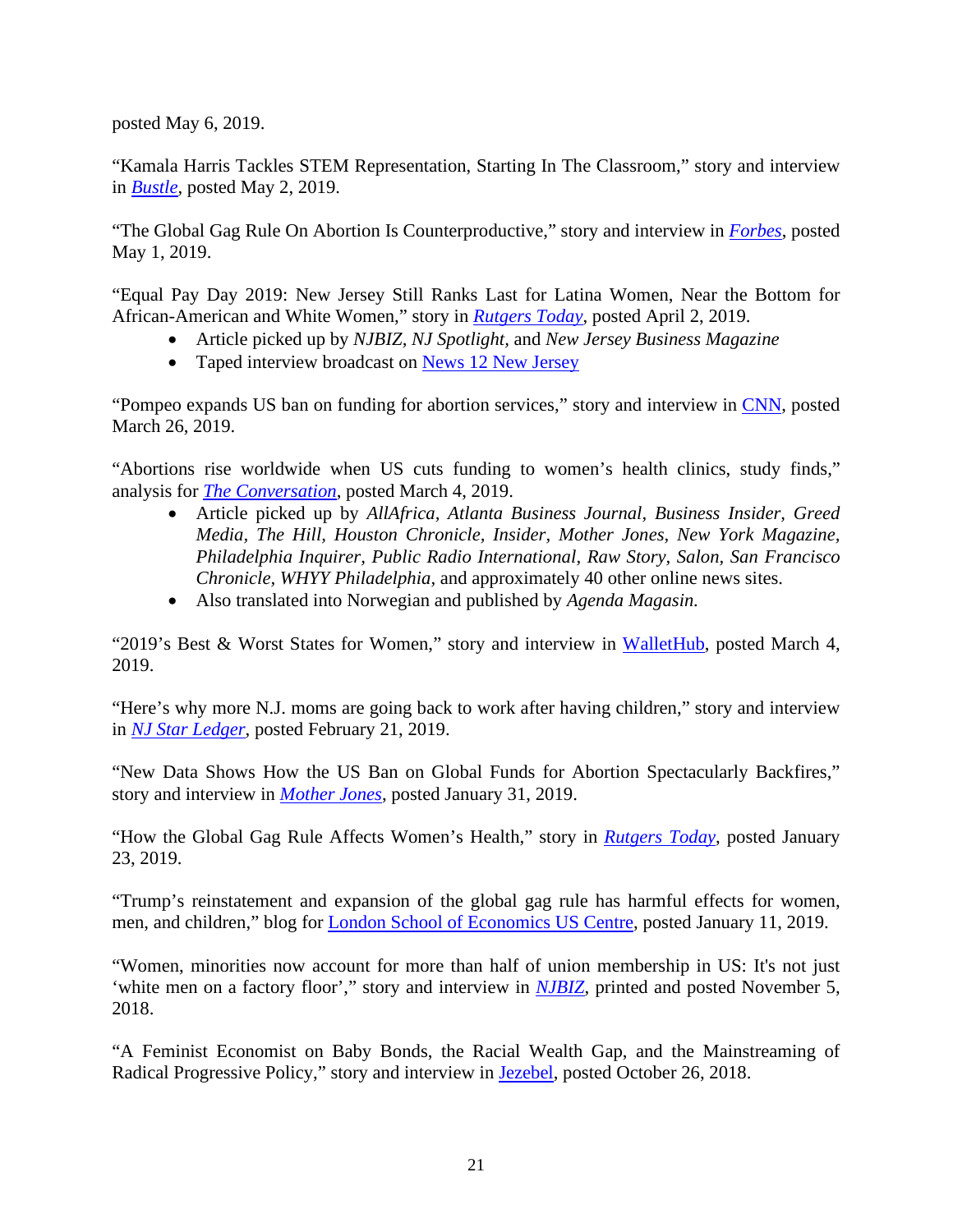"Feds: NJ Women Make Less Than 82 Percent of What Men Do," story and interview in *[NJBIZ](http://www.njbiz.com/article/20180920/NJBIZ01/180929999/feds-nj-women-make-less-than-82-percent-of-what-men-do)*, printed and posted September 20, 2018.

"How Raising the Minimum Wage Would Help More Than Half a Million N.J. Women," op-ed in *[NJ Star Ledger](https://www.nj.com/opinion/index.ssf/2018/08/how_raising_the_min_wage_would_help_600k_nj_women.html)*, printed and posted August 27, 2018.

"Without job protection, paid family leave won't work for Jerseyans," op-ed in *[NJ Star Ledger](http://www.nj.com/opinion/index.ssf/2018/06/nj_needs_to_strengthen_paid_family_leave_with_grea.html#incart_river_index)*, printed and posted June 13, 2018.

"CIBER Focus: "Women and LGBT Empowerment in Emerging Markets, with Dr. Yana Rodgers," televised interview for Indiana University's [CIBER Focus](https://iu.mediaspace.kaltura.com/media/CIBER+FocusA+%22Women+and+LGBT+Empowerment+in+Emerging+Markets%22+with+Dr.+Yana+Rodgers+-+October+23%2C+2017/1_u7n6bptz) series, October 23, 2017.

"Rutgers Professor Uses Money over Morals to Push for Support of LGBT Rights," story and interview in *[Indiana Daily Student](http://www.idsnews.com/article/2017/10/rutgers-professor-uses-money-over-morals-to-push-for-support-of-lgbt-rights)*, posted October 26, 2017.

"Study Finds Wage Gap is Decreasing in Size," story and interview in *[The Daily Targum](http://www.dailytargum.com/article/2016/02/study-finds-wage-gap-is-decreasing-in-size)*, posted February 25, 2016.

"Women's Salaries Peak at Certain Point While Men's Continue to Grow," story and interview in *[The Daily Targum](http://www.dailytargum.com/article/2015/12/womens-salaries-peak-at-certain-point-while-mens-continue-to-grow)*, posted December 2, 2015.

"Gender Equality is Smart Economics, Expert Says," story in Federal Reserve Bank of Atlanta *[Economy Matters](https://www.frbatlanta.org/economy-matters/2015/10/01/gender-equality-is-smart-economics.aspx)*, posted October 1, 2015.

"Teaching Kids About Labor Day," story and interview in *[Tablet](http://www.tabletmag.com/jewish-life-and-religion/193225/teaching-kids-about-labor-day)*, posted September 2, 2015.

"Supporting LGBT Rights is Good for the Economy, Study Co-authored by Rutgers Researcher Finds," story and interview in *[Rutgers Today](http://news.rutgers.edu/news/supporting-lgbt-rights-good-economy-study-co-authored-rutgers-researcher-finds/20141207#.VIh8n9LF-dG)*, posted December 8, 2014.

"The best books on Economics for Teenagers (Ages  $10+$ )," story and interview in [Five Books,](https://fivebooks.com/best-books/yana-van-der-meulen-rodgers-on-economics-for-teenagers/) posted June 14, 2011.

"Economics Reading for the Kids," story in *The New York Times,* Opinion Pages, [Freakonomics](http://freakonomics.blogs.nytimes.com/2010/12/22/economics-reading-for-the-kids/)  [Blog,](http://freakonomics.blogs.nytimes.com/2010/12/22/economics-reading-for-the-kids/) posted December 22, 2010.

"Best Economics Books for Kids," story and interview in [Five Books,](https://fivebooks.com/best-books/economics-kids-yana-van-der-meulen-rodgers/) posted December 18, 2010.

"Website Reviews Books to Teach Children Economics," story and interview in *[The Daily](https://issuu.com/targum_editor/docs/dt_2010-11-11)  [Targum](https://issuu.com/targum_editor/docs/dt_2010-11-11)*, also posted online, November 10, 2010.

"Teaching Kids the Value of Money," story and interview in *[Rutgers Focus](http://news.rutgers.edu/focus/issue.2010-10-06.0799872240/article.2010-10-29.1295139250)*, posted October 30, 2010.

"Economics for Kids," televised interview on CNN's *Your \$\$\$\$,* October 2 and 3, 2010, and CNN's *American Morning,* October 4, 2010.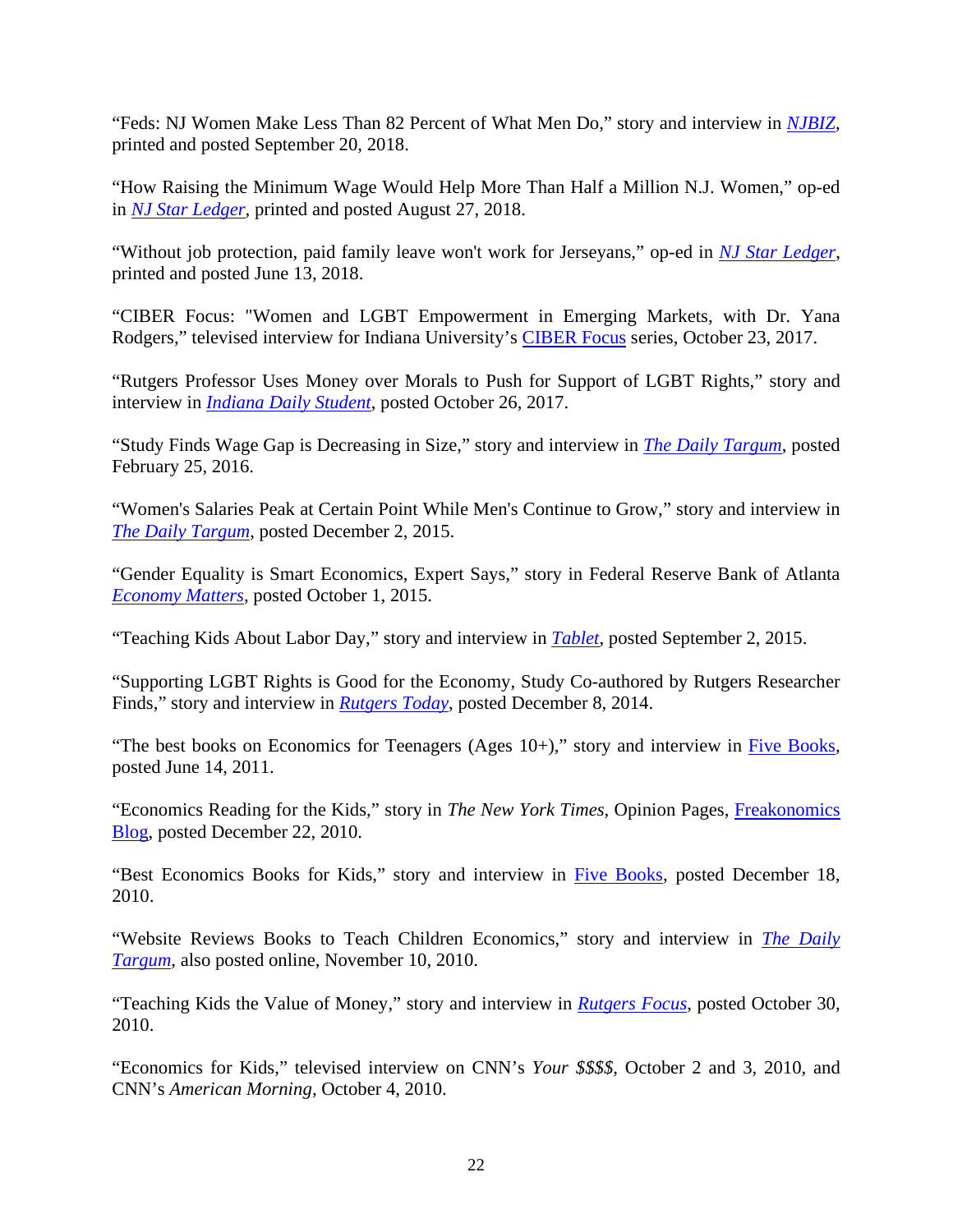"Econkids Take Financial Literacy to New Levels," story and interview in *Talking Financial Literacy Podcast*, posted September 8, 2010.

"Feminist Economics Enlightens United Nations: International Scholars Present Research to International Leaders at Workshop," story in *Rice University News & Media Relations*, posted June 12, 2008.

"Teaching Economics to Kids," story and interview in *[Rutgers Focus](http://news.rutgers.edu/focus/issue.2006-09-26.4918544960/news-briefs#c0ead47093f6c3710eea615baaf36b5d)*, posted September 27, 2006.

"Academics and *The Economist.* Capitalist, Sexist Pigs: The Heirs of Derrida and Foucault Interpret *The Economist*," story in *[The Economist](http://www.economist.com/node/3445096?story_id=3445096)*, also posted online, December 16, 2004.

"A Business of Their Own: For Women There Can Be Big Success in Owning a Small Business," story in *William and Mary Business*, Spring/Summer 2002.

"Regulations Affecting Women in the Workplace," interview on *With Good Reason* Radio Show, aired on Virginia radio stations, June 23 and June 25, 2001.

## HONORS, PRIZES, AND AWARDS

Associate Editor, *Feminist Economics* (1/05-Present).

Associate Editor, *World Development* (7/19-Present).

Research Associate, Levy Economics Institute (4/16-Present).

Research Fellow, IZA Institute of Labor Economics (3/21-Present).

Advisory Board Member, *Journal of Bangladesh Studies* (11/13-11/18).

Associate Editor, *Signs: Journal of Women in Culture and Society* (2/13-12/15).

Board Member, State Board of Directors, Junior Achievement of New Jersey (1/05-7/11).

College of William and Mary: Phi Beta Kappa Faculty Award for the Advancement of Scholarship (2/00).

Eliot House, Harvard University: The Sidney Matz Memorial Prize for Extraordinary Contributions to the Life of the House (5/93).

Cornell University:

Phi Beta Kappa (6/87) Graduation with Distinction in all Subjects (6/87) Phi Kappa Phi (6/87)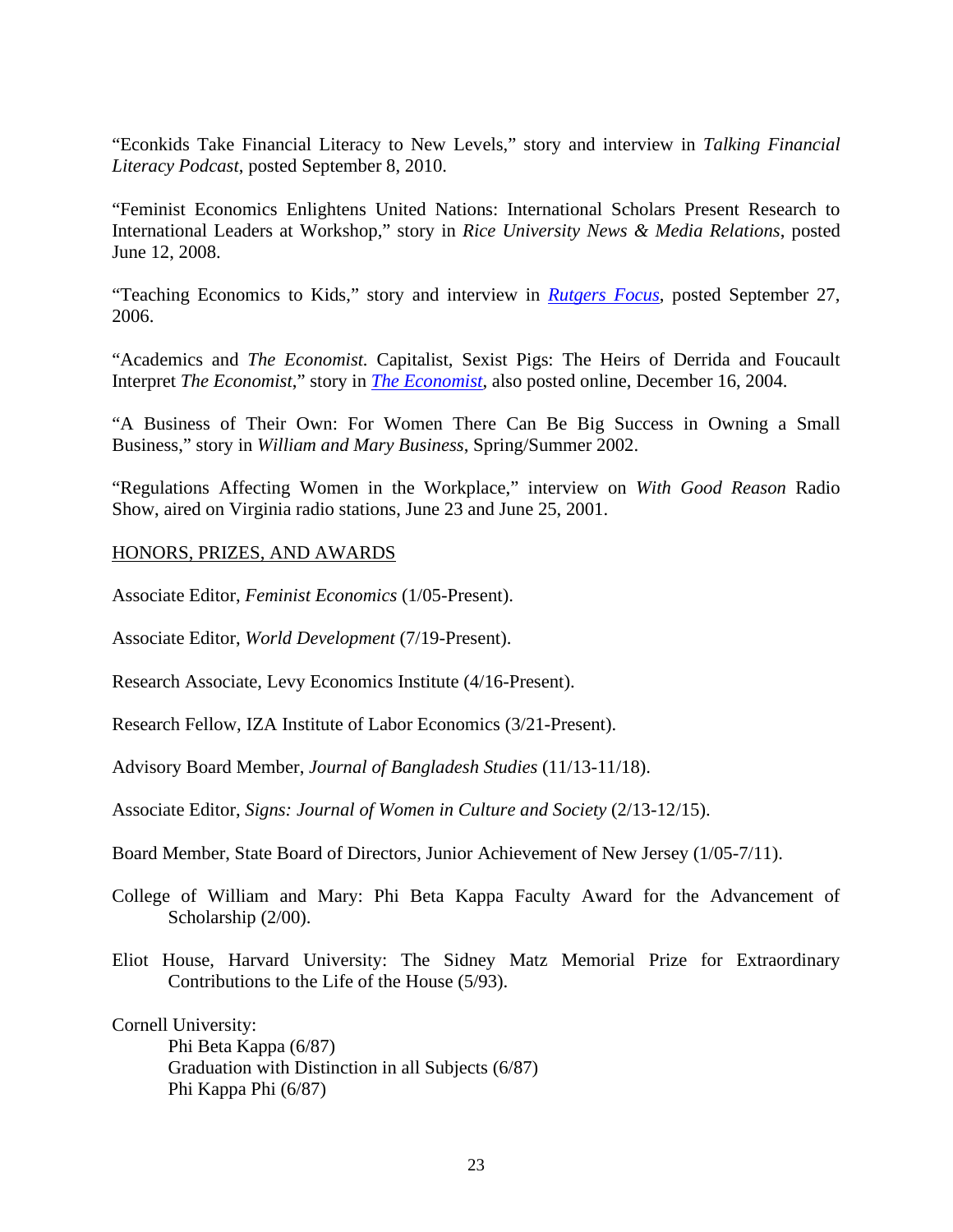Pi Sigma Alpha: Mortar Board Honor Society (6/86).

## PROFESSIONAL DEVELOPMENT

Committee on the Status of Women in the Economics Profession: CeMENT Program mentor (1/04; 1/20). CSWEP Mentoring Breakfast mentor (11/11; 1/19; 1/20).

United Nations Women, International Monetary Fund, and Africa Training Institute: Development and Delivery of Training Course on Gender and Economics (12/19-2/20).

Professional Development Workshop on Coaching Approaches in Graduate-Student Advising, Rutgers University: Participant (1/20).

United Nations Industrial Development Organization: Development and Delivery of Training Course on Gender and Industrial Development (8/19-8/22).

CGIAR Consortium: Development and Delivery of Teaching Modules on Sex-Disaggregated Data Analysis for Project Planning (3/16-7/16).

Milane Executive Education Workshops for Online Teaching, The New School: Participant (9/15, 1/16).

Institute for Research on Women, Interdisciplinary Seminar, Rutgers University: Research Fellow (9/04-5/05; 9/13-5/14).

NSF-Funded Women Take Flight Professional Development Workshop, Rutgers University: Participant (5/13).

Ford Foundation Funded Scholarship for the Ms. Writers' Workshop for Feminist Scholars: Participant (3/10-5/10).

Professional Development Travel Seminar for New Faculty, Rutgers University: Participant  $(5/06)$ .

NSF-Funded Faculty Development Workshop, Improving Introductory Economics by Integrating Scholarship on Women and Minorities, Wellesley College: Participant (6/95).

## PROFESSIONAL SERVICE

American Economic Association, Member (6/93-Present).

Committee on the Status of Women in the Economics Profession (CSWEP) CSWEP Member (9/94-Present). CSWEP-South, Board Member (10/95-10/99).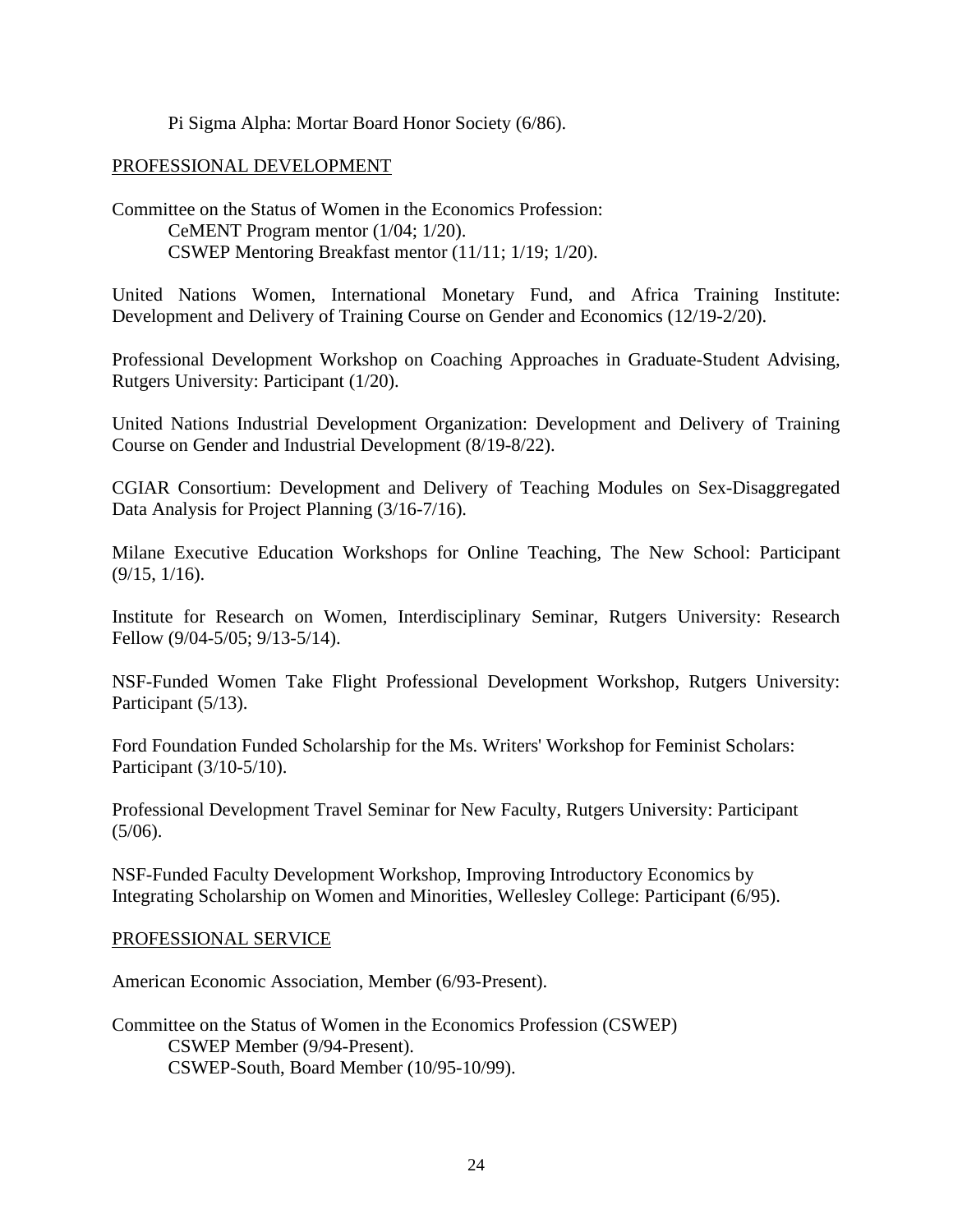International Association for Feminist Economics (IAFFE) IAFFE Member (5/99-Present). President (7/13-6/14). Executive Committee, Member (6/12-6/14) and Chair (7/13-6/14). Long-Term Site Committee, Chair (7/15-7/18) and Member (7/18-Present). Ad Hoc Governance Committee (7/19-Present). Preconference and Mentoring Committee, Chair (9/15-9/18). Campaign Steering Committee, Member (6/14-6/17). Membership Committee, Chair (1/16-7/16); Member (7/10-6/12, 7/15-6/17). Selection Committee for IAFFE Panels at ASSA (4/15, 4/20, 5/21). Program Committee, Member (6/12-6/14) and Chair (7/13-6/14). Finance Committee, Member (6/12-6/14). Fundraising Working Committee, Member (5/13-6/14). Short-term Fundraising Committee, Member (9/12-6/14). President-Elect (6/12-7/13). Strategic Planning Task Force on Engagement, Member (4/12-6/12). Nominating Committee, Chair (6/11-6/12). Membership Committee, Diversity Advisory Committee Member (9/10-6/12). IT Committee, Member (11/07-6/12). Executive Committee, At-Large Member (6/09-6/11). Vice President for Information and Technology (11/07-6/11). Membership Committee, General Advisory Committee Member (1/05-1/08). Travel Fund Scholarship Selection Committee, Chair and Member (3/06-5/07).

Outside evaluator for tenure, promotion, and awards:

Oklahoma University; University of Utah; Drew University; Ithaca College; Brandeis University; University of Denver; University of Massachusetts Amherst; American University; University of Kwazulu-Natali (South Africa); Babson College; University of Colorado - Colorado Springs; Colorado State University; Dickinson College; University of Rhode Island; Northeastern University; University of Florida; College of Staten Island - CUNY; University of Wisconsin - Whitewater.

External reviewer (Textbooks, Proposals, and Reports):

Stanford University Press: Book Review.

Partnership for Economic Policy: Working Paper Review.

World Bank: Reviewer of *Equality of Opportunity for Sexual and Gender Minorities* report.

Routledge Press: Proposal Review

Asian Development Bank: Outside reviewer of *Accounting for Unpaid Care Work in Bhutan* report.

Williams Institute, UCLA School of Law: Report Review.

UN Women: Statistical Review of *Progress of the World's Women 2015-2016*.

Palgrave Macmillan: Proposal Review.

NORFACE Welfare State Futures Programme: Proposal Review.

UN Women, External Reference Group for Evaluation of UN Women's Contribution to Women's Economic Empowerment (2014).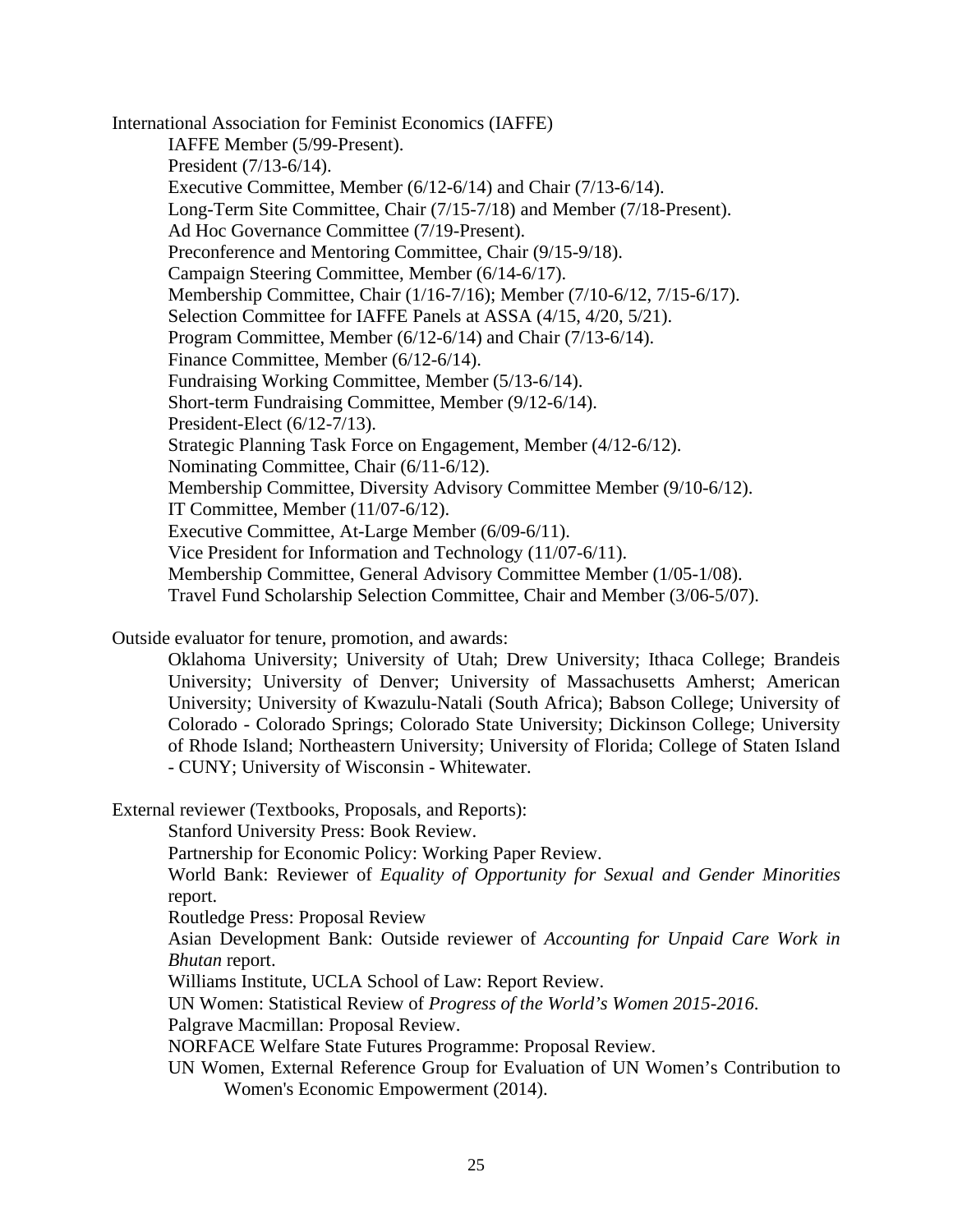Institute for the Study of Labor (IZA): Proposal Review for the Growth and Labor Markets in Low Income Countries Program.

Edward Elgar Publishing: Proposal Review.

Polity Books: Review of *Gender, Work and Economy*.

United Nations, Division for the Advancement of Women: Peer Review of *2009 World Survey on the Role of Women in Development*.

New York Census Research Data Center: Proposal Review.

National Science Foundation: Proposal Review.

World Bank: Working Paper Internal Review.

World Scientific Publishers: Review of *Gender Issues and Empowerment of Women*.

W.W. Norton & Company: Review of Perkins et al. *Economics of Development*, 5<sup>th</sup> Edition.

W.W. Norton & Company: Review of Perkins et al. *Economics of Development*, 4<sup>th</sup> Edition.

Prentice-Hall Inc.: Review of Case and Fair *Principles of Economics*, 4th Edition.

Reviewer (Children's literature with economics content):

Abrams Books, Albert Whitman & Company; August House; Barefoot Books; Bloomsbury U.S.A.; Boxing Day Books; Boyds Mills Press; Candlewick Press; Charlesbridge; Disney Book Group; DK Publishing; Egmont USA; Farrar, Straus and Giroux; Forest Hill Publishing; Frances Lincoln Children's Books; Gallup Press; Groundwood Books; Harcourt Press; HarperCollins; Henry Holt and Company; Holiday House; Houghton Mifflin; Kane/Miller Book Publishers; Kids Can Press; Kingfisher; Lee & Low Books; Lerner Publishing Group; Marshall Cavendish; Mitchell Lane Publishers; Money Savvy Generation; New World Press; NewSouth Books; Peachtree Publishers; Penguin Group (USA); Random House; Scholastic; Simon & Schuster; Simply Read Books; Sleeping Bear Press; Tanglewood Press; Tricycle Press; Walker & Company; Wm. B. Eerdmans Publishing Co.; Wisdom Publications.

Referee (Journal Articles):

*Review of International Economics; Journal of Economic Education; World Development; Feminist Economics; Contemporary Economic Policy; Eastern Economic Journal; Enterprise and Society; Southern Economic Journal; Economic Development and Cultural Change; Journal of African Economies; International Journal of Manpower; Journal of Comparative Economics; World Bank Economic Review; Equal Opportunities International; Structural Change and Economic Dynamics; Industrial and Labor Relations Review; Oxford Development Studies; Journal of Development Studies; Journal of Human Development and Capabilities; Perspectives on Politics; Scandinavian Journal of Economics; Economics of Education Review; Journal of Policy Analysis and Management; Signs; Education Inquiry; Journal of International Development; Journal of Developing Areas; Review of Economics of the Household; African Journal of Political Science and International Relations; Journal of International Trade and Economic Development; National Political Science Review; Journal of Economics and Finance Education; International Journal of Education Economics and Development; International Journal of Obesity; Journal of Economic Surveys; IZA Journal of Labor Policy; Journal of Socio-Economics; Review of Social Economy; Nutrition Research;*